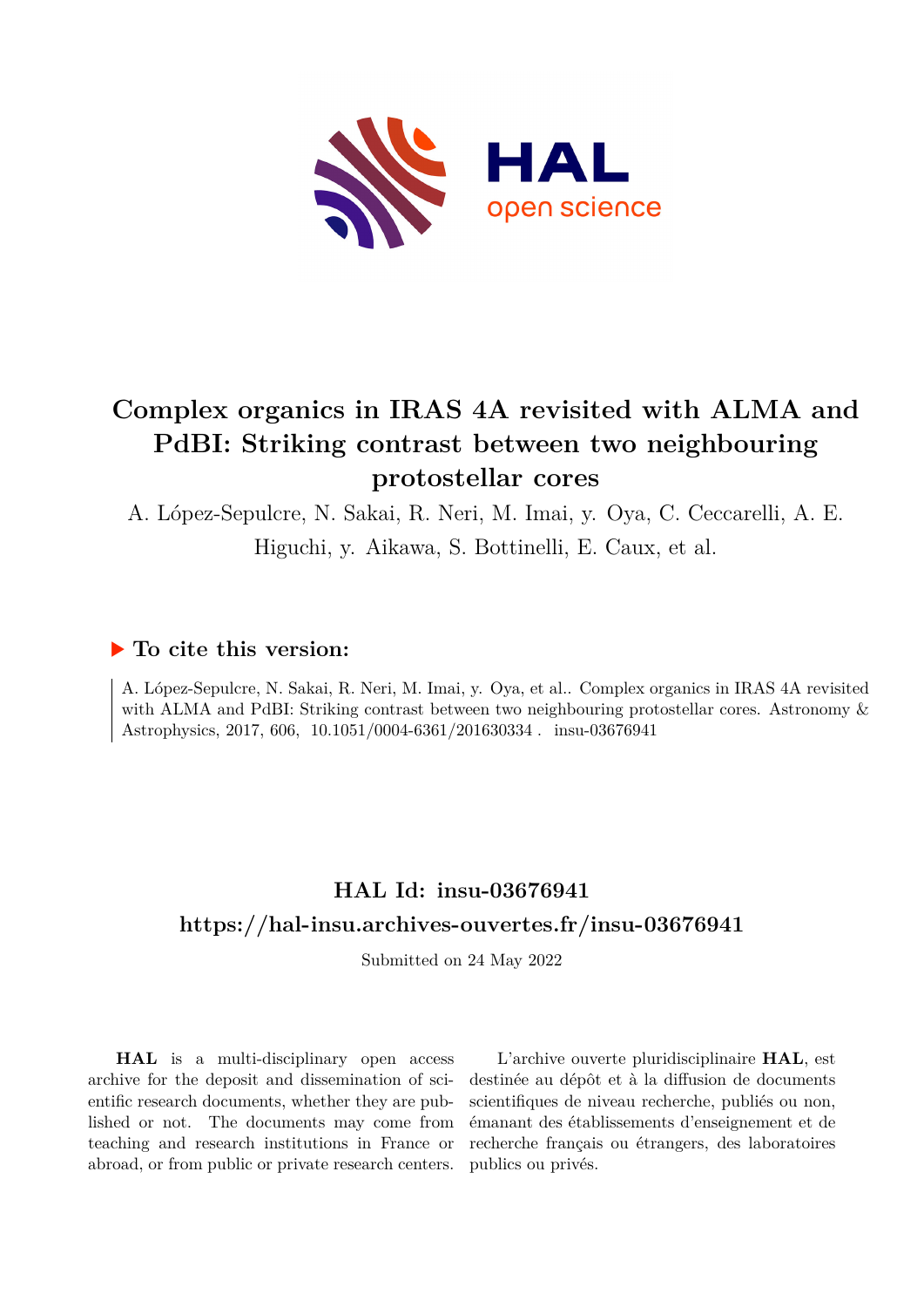## **Complex organics in IRAS 4A revisited with ALMA and PdBI: Striking contrast between two neighbouring protostellar cores**?

A. López-Sepulcre<sup>1, 2</sup>, N. Sakai<sup>3</sup>, R. Neri<sup>1</sup>, M. Imai<sup>2</sup>, Y. Oya<sup>2</sup>, C. Ceccarelli<sup>4, 5</sup>, A. E. Higuchi<sup>3</sup>, Y. Aikawa<sup>6</sup>, S. Bottinelli<sup>7, 8</sup>, E. Caux<sup>7, 8</sup>, T. Hirota<sup>9</sup>, C. Kahane<sup>4, 5</sup>, B. Lefloch<sup>4, 5</sup>, C. Vastel<sup>7, 8</sup>, Y. Watanabe<sup>2</sup>, and S. Yamamoto<sup>2</sup>

- 1 Institut de Radioastronomie Millimétrique (IRAM), 300 rue de la Piscine, 38406 Saint-Martin-d'Hères, France e-mail: lopez@iram.fr
- <sup>2</sup> Department of Physics, The University of Tokyo, Bunkyo-ku, 113-0033 Tokyo, Japan
- <sup>3</sup> The Institute of Physical and Chemical Research (RIKEN), 2-1, Hirosawa, Wako-shi, 351-0198 Saitama, Japan
- <sup>4</sup> Univ. Grenoble Alpes, IPAG, 38000 Grenoble, France
- <sup>5</sup> CNRS, IPAG, 38000 Grenoble, France
- <sup>6</sup> Center for Computational Science, University of Tsukuba, Tsukuba, 305-8577 Ibaraki, Japan
- <sup>7</sup> Université de Toulouse, UPS-OMP, IRAP, 31013 Toulouse, France
- <sup>8</sup> CNRS, IRAP, 9 Av. Colonel Roche, BP 44346, 31028 Toulouse Cedex 4, France
- <sup>9</sup> National Astronomical Observatory of Japan, Osawa, Mitaka, 181-8588 Tokyo, Japan

Received 22 December 2016 / Accepted 30 June 2017

#### **ABSTRACT**

Context. Hot corinos are extremely rich in complex organic molecules (COMs). Accurate abundance measurements of COMs in such objects are crucial to constrain astrochemical models. In the particular case of close binary systems this can only be achieved through high angular resolution imaging.

Aims. We aim to perform an interferometric study of multiple COMs in NGC 1333 IRAS 4A, which is a protostellar binary hosting hot corino activity, at an angular resolution that is sufficient to distinguish easily the emission from the two cores separated by 1.8". Methods. We used the Atacama Large (sub-)Millimeter Array (ALMA) in its 1.2 mm band and the IRAM Plateau de Bure Interferometer (PdBI) at 2.7 mm to image, with an angular resolution of  $0.5''$  (120 au) and 1" (235 au), respectively, the emission from 11 different organic molecules in IRAS 4A. This allowed us to clearly disentangle A1 and A2, the two protostellar cores. For the first time, we were able to derive the column densities and fractional abundances simultaneously for the two objects, allowing us to analyse the chemical differences between them.

Results. Molecular emission from organic molecules is concentrated exclusively in A2, while A1 appears completely devoid of COMs or even simpler organic molecules, such as HNCO, even though A1 is the strongest continuum emitter. The protostellar core A2 displays typical hot corino abundances and its deconvolved size is 70 au. In contrast, the upper limits we placed on COM abundances for A1 are extremely low, lying about one order of magnitude below prestellar values. The difference in the amount of COMs present in A1 and A2 ranges between one and two orders of magnitude. Our results suggest that the optical depth of dust emission at these wavelengths is unlikely to be sufficiently high to completely hide a hot corino in A1 similar in size to that in A2. Thus, the significant contrast in molecular richness found between the two sources is most probably real. We estimate that the size of a hypothetical hot corino in A1 should be less than 12 au.

Conclusions. Our results favour a scenario in which the protostar in A2 is either more massive and/or subject to a higher accretion rate than A1, as a result of inhomogeneous fragmentation of the parental molecular clump. This naturally explains the smaller current envelope mass in A2 with respect to A1 along with its molecular richness. The extremely low abundances of organic molecules in A1 with respect to those in A2 demonstrate that the dense inner regions of a young protostellar core lacking hot corino activity may be poorer in COMs than the outer protostellar envelope.

**Key words.** astrochemistry – stars: formation – ISM: abundances – ISM: individual objects: NGC 1333 IRAS 4A

#### **1. Introduction**

Life on Earth is based on organic chemistry, which very likely had its origin at the very first stages of solar system formation. Indeed, several organic molecules have been detected in cold, solar-mass prestellar cores (Öberg et al. 2010; Bacmann et al. 2012; Cernicharo et al. 2012; Vastel et al. 2014; Jiménez-Serra et al. 2016), indicating that they can be synthesised prior to the onset of star formation. Such molecules include, for example acetaldehyde (CH3CHO), dimethyl ether

 $(CH<sub>3</sub>OCH<sub>3</sub>)$ , and methyl formate  $(HCOOCH<sub>3</sub>)$ , and they are known by the astrochemistry community as complex organic molecules (COMs).

Complex organic molecules were first discovered in hot molecular cores associated with high-mass star-forming regions by Fourikis et al. (1974), Brown et al. (1975), and Snyder et al. (1974). Almost three decades later, the discovery of hot corinos followed. These are compact (<100 au), dense (>10<sup>7</sup> cm<sup>-3</sup>), and hot (>100 K) regions in the immediate vicinity of low-mass prohot (>100 K) regions in the immediate vicinity of low-mass protostars where saturated COMs are abundant (e.g. Cazaux et al. 2003; Bottinelli et al. 2004a; Jørgensen et al. 2005; Sakai et al. 2006; Öberg et al. 2011; Codella et al. 2016; Imai et al. 2016; De Simone et al. 2017).

<sup>?</sup> The reduced datacube is only available at the CDS via anonymous ftp to [cdsarc.u-strasbg.fr](http://cdsarc.u-strasbg.fr) (<130.79.128.5>) or via

<http://cdsarc.u-strasbg.fr/viz-bin/qcat?J/A+A/606/A121>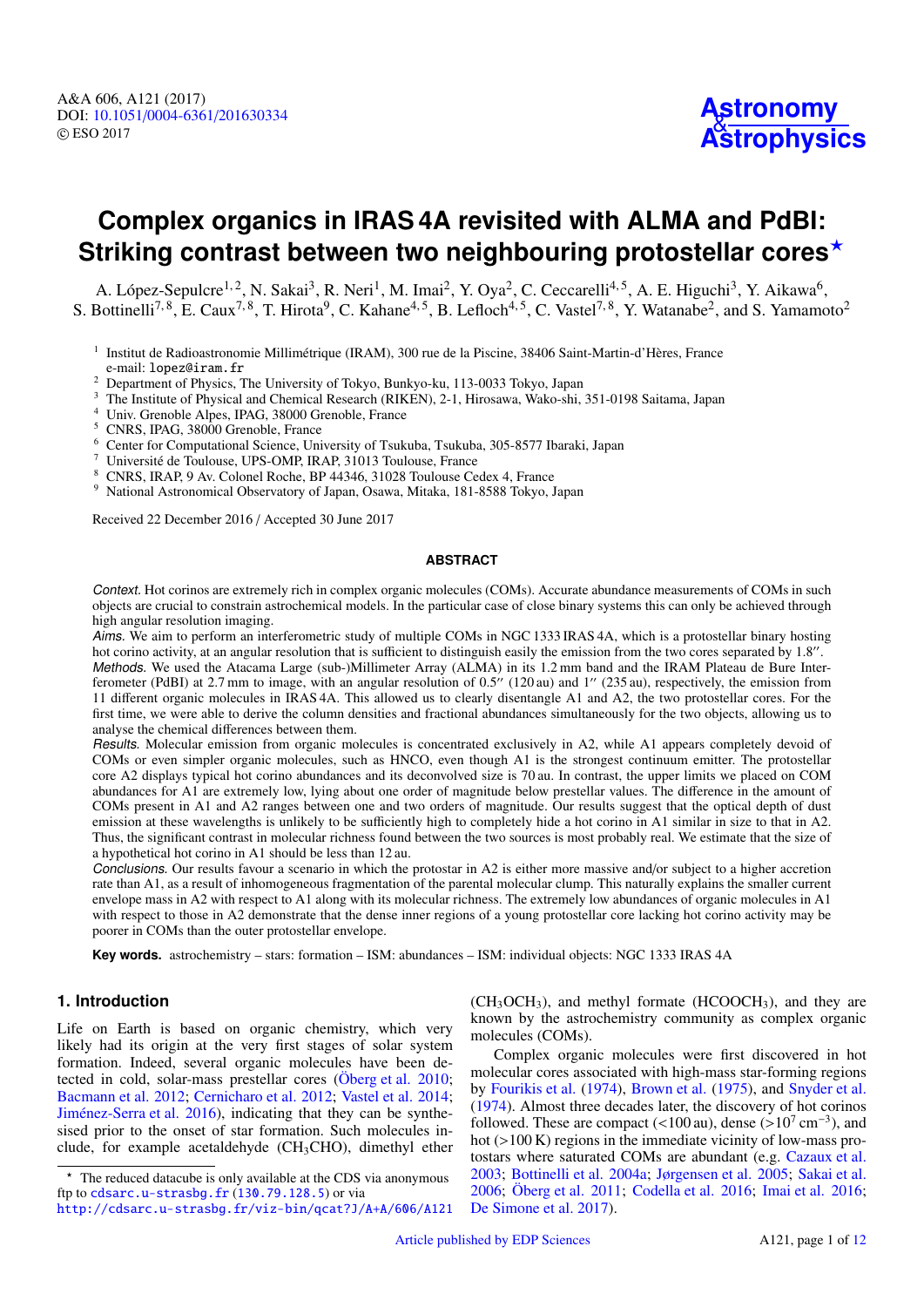Both dust grain surface chemistry (e.g. Garrod & Herbst 2006; Garrod et al. 2008) and gas-phase chemistry (e.g. Rodgers & Charnley 2001; Balucani et al. 2015; Barone et al. 2015; Enrique-Romero et al. 2016) have been proposed to explain the extreme molecular richness present in hot corinos. Constraining astrochemical models and their chemical networks requires accurate measurements of COMs abundances in these objects, a task that is often hindered by their small sizes (≤100 au). Indeed, COMs can also be present in the more external regions of protostellar envelopes (e.g. Jaber et al. 2014) and in shocks produced by fast jets and molecular outflows (e.g. Arce et al. 2008; Sugimura et al. 2011). The situation becomes even more complicated if the source is a binary, as is the case of I16293 and NGC 1333 IRAS 4A. In order to isolate the emission originating from hot corinos, it is important to make use of (sub-)arcsecond interferometric imaging. While various interferometric studies of hot corinos have been carried out so far (e.g. Bottinelli et al. 2004b; Kuan et al. 2004; Bisschop et al. 2008; Jørgensen et al. 2011, 2016; Maury et al. 2014; Codella et al. 2016; Oya et al. 2016), most of them concentrate on a rather limited sample of COM<sub>s</sub>

In this work, we present interferometric observations of multiple COMs in the protostellar binary NGC 1333 IRAS 4A (hereafter IRAS 4A). IRAS 4A is located in the Perseus star formation complex at a distance of 235 pc (Hirota et al. 2008). The total envelope mass and luminosity of this object are estimated to be  $5.6 M_{\odot}$  and  $9.1 L_{\odot}$ , respectively (Kristensen et al. 2012; Karska et al. 2013). While the two cores, named A1 and A2, originate from the same parent cloud and drive similarly powerful molecular outflows, oriented roughly in a south-north direction (Santangelo et al. 2015), only A2 harbours a hot corino (Persson et al. 2012). Taquet et al. (2015) performed a comprehensive study of numerous COMs in IRAS 4A with PdBI. However, the angular resolution of their observations  $(\sim 2'')$  was not sufficient to clearly disentangle A1 from A2 and thus provide accurate molecular abundances for the latter. We here improve the angular resolution by a factor 4 to 16 in area. This allows us, for the first time, to spatially separate the emission of a relatively large number of COMs in A2 and to provide upper limits on the COMs abundances of A1.

The present paper is structured as follows. Section 2 describes our observations and data reduction. In Sect. 3 we present our continuum and molecular maps, as well as molecular spectra, and we derive molecular abundances. In Sect. 4 we discuss our results, with a particular emphasis on the large difference in molecular emission between A1 and A2. Finally, our main conclusions are summarised in Sect. 5.

### **2. Observations**

### 2.1. ALMA 1.2 mm observations

The Atacama Large (sub-)Millimeter Array (ALMA) was used on 14 June 2014, in its Cycle 2 operations, to observe IRAS 4A in Band 6 (∼250 GHz). A total of 35 antennas of the 12 m array were used with a minimum and maximum baseline length of 18 m and 784 m, respectively. The phase centre of the observation was  $RA(J2000) = 03^d 29^m 10.51^s$ ,  $\text{Dec}(J2000) = +31°13'31.3''$  and the total integration time on-<br>source was 26 min. We employed 16 spectral windows between source was 26 min. We employed 16 spectral windows between 244 and 264 GHz, whose bandwidth and spectral resolution are 58.6 MHz (70 km s<sup>-1</sup>) and 122 kHz (0.14 km s<sup>-1</sup>), respectively. The system temperature ranged between 75 and 105 K. The bandpass, flux, and phase calibrators used were J0237+2848, J0238+166, and J0319+4130, respectively. The flux calibration error is estimated to be 10%.

We reduced the data with the Common Astronomy Software Applications package (CASA) and subsequently employed GILDAS<sup>1</sup> for image and spectral analysis. We obtained a continuum image by averaging line-free channels from all the spectral windows. We then generated spectral cubes by subtracting the continuum emission directly in the visibility plane. We CLEANed the continuum image and spectral cubes using Briggs weighting with the robustness parameter set to 0.5. We performed phase self-calibration of the continuum data and applied the solutions to both the continuum and molecular lines. This greatly improved the signal-to-noise ratio, particularly in the continuum map. The resulting synthesised beam for the continuum image is  $0.66'' \times 0.35''$  (PA = −29°). The spectral images<br>have similar beam sizes (see Sect 3.2). At the frequency of the have similar beam sizes (see Sect. 3.2). At the frequency of the observations, the primary beam size is  $23<sup>′</sup>$  and the largest scale recovered by the array is 3.3".

#### 2.2. IRAM PdBI 2.7 mm observations

The PdBI was used on 29 January 2005 in its A configuration to observe IRAS 4A at 2.7 mm. The baselines ranged from 32 to 400 m. The phase centre of the observations was  $RA(J2000) = 03<sup>d</sup>29<sup>m</sup>10.30<sup>s</sup>$ , Dec(J2000) = +31°13'31.0". Continuum emission as well as five  $CH<sub>3</sub>CN$  transitions at 110.4 GHz were observed. The latter were covered with two correlator units, each with a bandwidth of 40 MHz and a spectral resolution of 78 kHz or 0.2 km s<sup>-1</sup>. The system temperature ranged typically between 150 and 250 K. The bandpass and flux calibrators used were 3C 454.3 and MWC 349, respectively. 0234+285 and 3C 84 were observed as phase/amplitude calibrators every 20 min throughout the entire run. The flux calibration uncertainty is  $~10\%$ .

The data were reduced using the packages CLIC and MAPPING of the GILDAS software collection. We produced a continuum image by averaging line-free channels and selfcalibrating the data. The final cleaned continuum map was obtained using robust weighting parameter equal to 0.1. The selfcalibration solutions were then applied to the spectral cube, which was subsequently cleaned using natural weighting to maximise sensitivity. The resulting synthesised beam for the continuum image is  $1.17'' \times 1.01''$  (PA = 35°) and that of the spectral cube is  $1.35'' \times 1.04''$  (PA = -168°) cube is  $1.35'' \times 1.04''$  (PA =  $-168°$ ).

### **3. Results and analysis**

#### 3.1. Dust continuum emission

Figure 1 presents the 1.2 and 2.7 millimetre continuum maps of IRAS 4A. The two protostellar cores, A1 (south-east) and A2 (north-west), are clearly separated at the sub-arcsecond resolution of our ALMA 1.2 mm observations, while they are marginally resolved in the 2.7 mm image. The angular separation between the two is  $1.8$ ", which translates into a spatial separation of 420 au at a distance of 235 pc. This is in good agreement with previous interferometric studies (e.g. Lay et al. 1995; Looney et al. 2000).

The root mean square (RMS) noise levels of the ALMA and PdBI continuum emission maps are 0.96 mJy beam<sup>−</sup><sup>1</sup> and 0.44 mJy beam<sup>−</sup><sup>1</sup> , respectively, and the total fluxes within the  $5\sigma$  contour levels are  $3.88 \pm 0.39$  Jy and  $0.56 \pm 0.06$  Jy, respectively. The uncertainties in the flux measurements include both

<sup>1</sup> <http://www.iram.fr/IRAMFR/GILDAS/>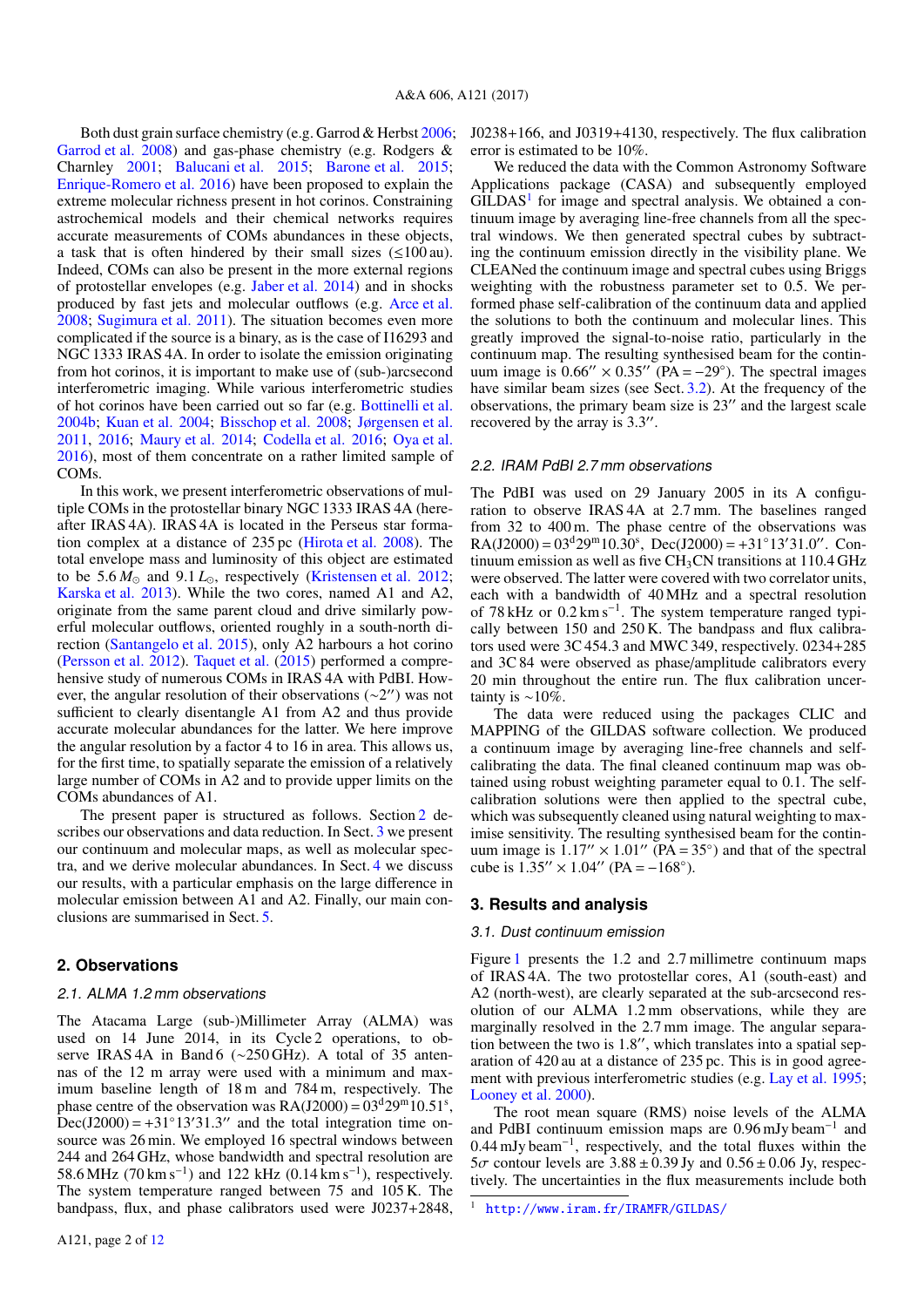

[Fig. 1.](http://dexter.edpsciences.org/applet.php?DOI=10.1051/0004-6361/201630334&pdf_id=1) Dust continuum emission maps of IRAS 4A at 1.2 mm (*left*) and 2.7 mm (*right*). For the two maps, contours start at 50σ and increase by steps of 30 $\sigma$ , with  $\sigma = 0.96$  mJy beam<sup>-1</sup> and 0.44 mJy beam<sup>-1</sup> at 1.2 and 2.7 mm, respectively. The two protostellar cores A1 and A2 are labelled<br>and their coordinates, obtained from 2D Gaussian fits (see Table 1), a and their coordinates, obtained from 2D Gaussian fits (see Table 1), are indicated with black crosses. The synthesised beams are depicted in white in the lower left corner of each panel.

Table 1. Dust continuum parameters of IRAS 4 A1 and A2.

| $ALMA$ 1.2 mm                                             |                                      |                         |  |  |  |
|-----------------------------------------------------------|--------------------------------------|-------------------------|--|--|--|
|                                                           | A1                                   | A <sub>2</sub>          |  |  |  |
| RA (J2000)                                                | $03^{\rm h}29^{\rm m}10.539^{\rm s}$ | $03d29m10.434s$         |  |  |  |
| Dec (J2000)                                               | $+31^{\circ}13'30.92''$              | $+31^{\circ}13'32.15''$ |  |  |  |
| Size $(')^a$                                              | $1.0 \times 0.8$                     | $1.4 \times 0.8$        |  |  |  |
| PA $({}^{\circ})^a$                                       | 36                                   | 137                     |  |  |  |
| $S_{v}$ $({\rm Jy})^a$                                    | $1.99 \pm 0.20$                      | $1.15 \pm 0.12$         |  |  |  |
| $S_{v,peak}$ (mJy beam <sup>-1</sup> )                    | $542 \pm 55$                         | $279 \pm 28$            |  |  |  |
| $M_{\rm gas}$ $(M_{\odot})$                               | $0.09 - 0.51$                        | $0.06 - 0.29$           |  |  |  |
| $N_{\text{H}_2, \text{peak}} (10^{24} \text{ cm}^{-2})^b$ | $5.7 - 31$                           | $2.9 - 16$              |  |  |  |
|                                                           | PdBI 2.7 mm                          |                         |  |  |  |
|                                                           | A1                                   | A2                      |  |  |  |
| RA (J2000)                                                | $03^{\rm h}29^{\rm m}10.536^{\rm s}$ | $03d29m10.428s$         |  |  |  |
| Dec (J2000)                                               | $+31^{\circ}13'31.07''$              | $+31^{\circ}13'32.27''$ |  |  |  |
| Size $('')^a$                                             | $1.3 \times 0.9$                     | $1.8 \times 1.3$        |  |  |  |
| PA $({}^{\circ})^a$                                       | 29                                   | 137                     |  |  |  |
| $S_{v}$ $({\rm Jy})^a$                                    | $0.345 \pm 0.20$                     | $0.162 \pm 0.12$        |  |  |  |
| $S_{v,peak}$ (mJy beam <sup>-1</sup> )                    | $167 \pm 17$                         | $46 \pm 5$              |  |  |  |
| $M_{\rm gas}$ ( $M_{\odot}$ )                             | $0.37 - 1.9$                         | $0.17 - 0.88$           |  |  |  |
| $N_{\text{H}_2, \text{peak}} (10^{24} \text{ cm}^{-2})^b$ | $7.7 - 40$                           | $2.1 - 11$              |  |  |  |

Notes. Masses and  $H_2$  column densities derived for a dust temperature range of 50–200 K. <sup>(a)</sup> Deconvolved source sizes, coordinates, and fluxes from 2D Gaussian fits.  $(b)$  Beam-averaged  $H_2$  column densities at each peak position.

the RMS and the amplitude calibration errors and are largely dominated by the latter. The deconvolved sizes and fluxes of A1 and A2, obtained from 2D Gaussian fits in the visibility plane, are listed in Table 1. The resulting fluxes are consistent within 30% with those measured by Persson et al. (2012) and Santangelo et al. (2015). Using the deconvolved fluxes, we can provide an estimate of the mass of the protostellar cores under the assumption of isothermality and optically thin dust emission from the following equation:

$$
M_{\rm gas} = \frac{S_{\nu} d^2}{\kappa_{\nu} B_{\nu} (T_{\rm d}) R_{\rm d}},\tag{1}
$$

where  $S_{\nu}$  is the flux measured at the observed frequencies  $(250 \text{ GHz and } 110 \text{ GHz}), d = 235 \text{ pc}$  the distance to IRAS 4A,  $T_d$  the dust temperature,  $B_v(T_d)$  the Planck black-body function for a temperature  $T_d$ , and  $R_d$  the dust-to-gas mass ratio, adopted to be 0.01. The value  $\kappa<sub>v</sub>$  is the frequency-dependent dust mass opacity coefficient, which we assume to be 1.3 and  $0.30 \text{ cm}^2 \text{ g}^{-1}$ at wavelengths of 1.2 and 2.7 mm, respectively. These values of  $\kappa<sub>v</sub>$  are obtained by simple linear interpolation (1.2 mm) and extrapolation (2.7 mm), in logarithmic scale, of the tabulated values given in Ossenkopf & Henning (1994), for thin icy mantles and a gas density of  $10^8 \text{ cm}^{-3}$ . If thick icy grain mantles are considered instead, which might be the case in A1 (see Sect. 4.2), the resulting masses increase by 9%, which is a small factor compared to the much larger uncertainties introduced by the unknown dust temperature.

For the purpose of deriving molecular abundances in Sect.  $3.3$ , we computed the beam-averaged  $H_2$  column densities at the peak coordinates of A1 and A2, as follows:

$$
N_{\text{H}_2} = \frac{S_{\nu,\text{peak}}}{\kappa_{\nu}\mu m_{\text{H}} B_{\nu}(T_{\text{d}}) R_{\text{d}} \Omega_{\text{beam}}},\tag{2}
$$

where  $S_v$  is the peak flux density in each source,  $m_H$  is the mass of the hydrogen atom,  $\mu = 2.33$  is the mean molecular mass in units of hydrogen atom masses, and  $\Omega_{\text{beam}}$  is the solid angle subtended by the synthesised beam. The results thus obtained for the mass and column densities of A1 and A2 are summarised in Table 1, and they correspond to a range of dust temperatures between  $T_d = 50$  and 200 K (highest and lowest mass and column density values, respectively). We are aware that the assumption of isothermality is a simplification, as large temperature gradients are to be expected at smaller scales than those probed by the beam of our observations. However, without a small-scale model of the physical structure of IRAS 4A, adopting a reasonable range of beam-averaged dust temperatures is the best we can currently do with our data at this stage.

The  $H_2$  column densities obtained are of the order of a few times  $10^{24}$  cm<sup>-2</sup>. Assuming the cores have the same size along the line of sight as they do on the plane of the sky, this translates into a density of  $\sim 10^8 \text{ cm}^{-3}$ , which is consistent with our choice of  $\kappa_{\nu}$ . At 1.2 mm, the dust becomes optically thick at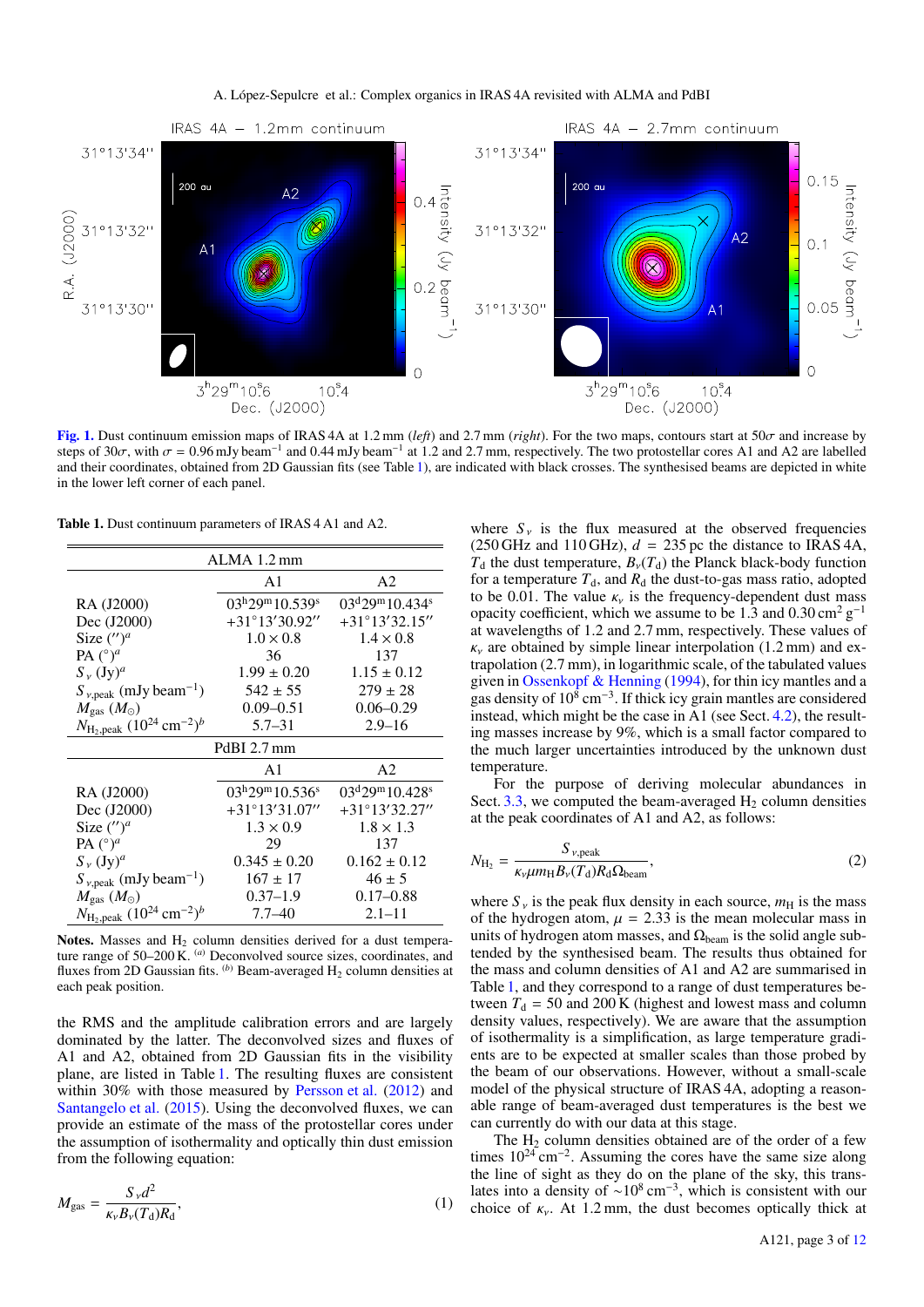|  |  |  |  | Table 2. Complex organic molecule lines detected in IRAS 4A2 and Gaussian fit results. |
|--|--|--|--|----------------------------------------------------------------------------------------|
|--|--|--|--|----------------------------------------------------------------------------------------|

| Molecule                           | Transition                          | $v_0$     | $E_{\rm up}$ | $S\mu^{2a}$ | Flux                                        | $V_{\rm 1sr}$               | $\Delta V$    | $T_{\rm peak}$                          | Note $b$ |
|------------------------------------|-------------------------------------|-----------|--------------|-------------|---------------------------------------------|-----------------------------|---------------|-----------------------------------------|----------|
|                                    |                                     | (GHz)     | (K)          | $(D^2)$     | $(Jy \, km s^{-1})$                         | $(km s^{-1})$               |               | $(km s^{-1})$ (mJy beam <sup>-1</sup> ) |          |
| CH <sub>3</sub> CN                 | $65 - 55$                           | 110.33035 | 197.1        | 38.9        | $0.07 \pm 0.02$ 5.6 $\pm$ 0.3 1.5 $\pm$ 0.6 |                             |               | $43 \pm 28$                             |          |
| CH <sub>3</sub> CN                 | $6_4 - 5_4$                         | 110.34947 | 132.8        | 70.7        | $0.19 \pm 0.02$ 6.4 $\pm$ 0.2 2.8 $\pm$ 0.5 |                             |               | $64 \pm 17$                             |          |
| CH <sub>3</sub> CN                 | $6_3 - 5_3$                         | 110.36435 | 82.8         | 191         | $0.32 \pm 0.02$ 6.9 $\pm$ 0.1 3.4 $\pm$ 0.3 |                             |               | $91 \pm 17$                             |          |
| CH <sub>3</sub> CN                 | $62 - 52$                           | 110.37499 | 47.1         | 113         | $0.30 \pm 0.02$ 6.9 $\pm$ 0.1 3.0 $\pm$ 0.3 |                             |               | $94 \pm 17$                             |          |
| CH <sub>3</sub> CN                 | $61-51$                             | 110.38137 | 25.7         | 123         | $0.26 \pm 0.02$ $6.8 \pm 0.1$ $2.5 \pm 0.3$ |                             |               | $101 \pm 17$                            |          |
| CH <sub>3</sub> CN                 | $6_0 - 5_0$                         | 110.38350 | 18.5         | 127         | $0.28 \pm 0.02$ 7.0 $\pm$ 0.1 2.9 $\pm$ 0.4 |                             |               | $89 \pm 17$                             |          |
| t-HCOOH                            | $12_{0,12} - 11_{0,11}$             | 262.10348 | 82.8         | 24.2        | $0.42 \pm 0.02$ $6.9 \pm 0.1$ $3.8 \pm 0.2$ |                             |               | $100 \pm 10$                            |          |
| CH <sub>3</sub> CHO                | $14_{1,14} - 13_{1,13}$ E           | 260.53040 | 96.4         | 81.6        | $0.61 \pm 0.08$ $6.7 \pm 0.1$ $2.1 \pm 0.4$ |                             |               | $270 \pm 70$                            |          |
| HCOOCH <sub>3</sub>                | $20_{9,12} - 19_{9,11}$ E $v_t = 1$ | 245.54388 | 364.6        | 42.5        | $0.15 \pm 0.02$ $6.9 \pm 0.1$ $2.2 \pm 0.3$ |                             |               | $62 \pm 16$                             |          |
| HCOOCH <sub>3</sub>                | $20_{16,4} - 19_{16,3}$ A           | 245.57471 | 293.6        | 38.3        | $0.14 \pm 0.03$ $6.9 \pm 0.2$ $1.8 \pm 0.5$ |                             |               | $72 \pm 27$                             | 2T       |
| HCOOCH <sub>3</sub>                | $20_{3.17} - 19_{3.16}$ A $v_t = 1$ | 248.71584 | 320.9        | 51.0        | $0.13 \pm 0.01$ $7.0 \pm 0.1$ $1.6 \pm 0.1$ |                             |               | $75 \pm 8$                              |          |
| HCOOCH <sub>3</sub>                | $20_{5.16} - 19_{5.15}$ E           | 249.03100 | 141.6        | 49.7        | $0.37 \pm 0.01$ 6.9 $\pm$ 0.1 1.9 $\pm$ 0.1 |                             |               | $180 \pm 10$                            |          |
| HCOOCH <sub>3</sub>                | $20_{5,16} - 19_{5,15}$ A           | 249.04743 | 141.6        | 49.7        | $0.44 \pm 0.02$ 6.9 $\pm$ 0.1 2.2 $\pm$ 0.1 |                             |               | $190 \pm 20$                            |          |
| CH <sub>3</sub> OCH <sub>3</sub>   | $13_{5,8} - 13_{4,9}$ AE            | 262.38922 | 118.0        | 64.8        | $0.11 \pm 0.01$ $6.9 \pm 0.1$ $1.6 \pm 0.2$ |                             |               | $63 \pm 15$                             |          |
| $CH_3OCH_3^c$                      | $13_{5,8}-13_{4,9}$                 | 262.39325 | 118.0        | 283         |                                             |                             |               |                                         | 3T       |
| CH <sub>3</sub> OCH <sub>3</sub>   | $30_{4,26} - 30_{3,27}$             | 264.21161 | 446.9        | 856         | $0.12 \pm 0.01$ $7.1 \pm 0.1$ $2.5 \pm 0.2$ |                             |               | $46 \pm 8$                              | 4T       |
| (CH <sub>3</sub> ) <sub>2</sub> CO | $22_{3.19} - 21_{4.18}$ AE          | 246.40427 | 149.6        | 2302        | $0.08 \pm 0.01$                             | $7.1 \pm 0.1$               | $1.8 + 0.3$   | $43 \pm 12$                             | 4T       |
| $(CH_3)_2CO$                       | $24_{1,23} - 23_{2,22}$ AA          | 248.70330 | 156.2        | 3048        | $0.12 \pm 0.01$                             | $7.1 \pm 0.1$               | $2.2 \pm 0.2$ | $52 \pm 8$                              | 2T       |
| cis-CH <sub>2</sub> OHCHO          | $25_{2,24} - 24_{1,23}$             | 262.05678 | 170.8        | 111         | $0.22 \pm 0.01$ $6.8 \pm 0.1$ $2.5 \pm 0.1$ |                             |               | $83 \pm 8$                              |          |
| $C_2H_5OH$                         | $14_{3,11}-13_{3,10}$               | 246.41476 | 155.7        | 21.4        | $0.20 \pm 0.03$                             | $6.8 \pm 0.1$ $2.1 \pm 0.3$ |               | $92 \pm 28$                             |          |
| $C_2H_5CN$                         | $29_{2,27} - 28_{2,26}$             | 263.81079 | 194.71       | 427         | $0.13 \pm 0.01$                             | $6.9 \pm 0.1$               | $1.7 \pm 0.2$ | $68 \pm 12$                             |          |
| NH <sub>2</sub> CHO                | $12_{0.12} - 11_{0.11}$             | 247.39072 | 78.1         | 157         | $0.40 \pm 0.01$ $7.1 \pm 0.1$               |                             | $4.2 \pm 0.1$ | $89 \pm 6$                              |          |
| <b>HNCO</b>                        | $12_{0.12} - 11_{0.11}$             | 263.74863 | 82.3         | 30.0        | $0.82 \pm 0.03$ $6.9 \pm 0.1$ $3.8 \pm 0.2$ |                             |               | $200 \pm 30$                            |          |

**Notes.** (a) For those lines with several blended transitions of the same species at (almost) the same rest frequencies, this is the sum of  $S\mu^2$  of all the transitions involved (b)  $\#\text{T}$  blended with  $\#\text{ transitions}$  of the all the transitions involved. (*b*) #T: blended with # transitions of the same molecule. (*c*) Gaussian fit not performed owing to blending of different  $CH<sub>3</sub>OCH<sub>3</sub>$  transitions (see Fig. 2).

 $N_{\text{H2}} \geq 2 \times 10^{25} \text{ cm}^{-2}$  for the adopted dust opacity coefficient and dust-to-gas mass ratio. As a result, the assumption of optically thin dust may not hold in A1 at this wavelength, especially if the dust temperature lies close to the low limit of the adopted range. Indeed, the upper column density estimate for A1 translates into  $\tau \approx 1.6$ . The masses and column densities derived for A1 should therefore be regarded as lower limits. For A2, the assumption of optically thin dust is reasonable at the mm wavelengths considered in this study, although it might be marginally optically thick at 1.2 mm ( $\tau \approx 0.8$ ) if the dust temperature is sufficiently low. A more detailed discussion on this issue is presented in Sect. 4.2.

The 2.7 mm mass estimates are larger by a factor ∼3 than those computed from the 1.2 mm data. Different factors may cause such discrepancies, such as the larger deconvolved sizes obtained at 2.7 mm, the uncertainty on  $\kappa<sub>v</sub>$  at this wavelength, and possibly a larger portion of filtered out flux at 1.2 mm. As for the column densities, the discrepancies are smaller, but one must bear in mind that the synthesised beams at 1.2 and 2.7 mm have different areas. For the sake of comparison, we measured the column densities averaged over a circle with a diameter of  $1.2$ " centred around the peak coordinates of A1 and A2. Adopting  $T_d = 100 \text{ K}$  we obtained at 1.2 and 2.7 mm,  $N_{\text{H}_2} = 4.5 \times 10^{24} \text{ cm}^{-2}$  and  $N_{\text{H}_2} = 9.8 \times 10^{24} \text{ cm}^{-2}$  for A1, and  $N_{\text{H}_2} = 1.9 \times 10^{24} \text{ cm}^{-2}$  and  $N_{\text{H}_2} = 2.7 \times 10^{24} \text{ cm}^{-2}$  for A2, re- $N_{\text{H}_2} = 1.9 \times 10^{24} \text{ cm}^{-2}$  and  $N_{\text{H}_2} = 2.7 \times 10^{24} \text{ cm}^{-2}$  for A2, respectively. Thus at 2.7 mm, the column density of A1 is a factor spectively. Thus, at 2.7 mm, the column density of A1 is a factor 2 larger than that at 1.2 mm, while for A2 it is a factor 1.4 larger. Again, uncertainties in  $\kappa<sub>v</sub>$  and differences in the amount of filtered out flux between the two wavelengths may contribute to the discrepancy. However, the fact that this difference is larger for A1 than for A2 might be an indication of optically thick dust at 1.2 mm in A1, which results in attenuation of the emission at this wavelength and therefore a lower value of the column density.

#### 3.2. Molecular line emission

We employed the Cologne Database for Molecular Spectroscopy (Müller et al. 2001, 2005) and the Jet Propulsion Laboratory spectroscopic database (Pickett et al. 1998) to identify the observed spectral lines from COMs and simpler organic molecules, such as HNCO. In total, we detect 23 well-isolated lines with  $S/N > 4$  for a channel spacing of 0.2 km s<sup>-1</sup>, belonging to 11 different molecular species. These include two torsionally excited transitions of HCOOCH3. We additionally detect lines from the following species and transitions: CH<sub>3</sub>CHO(14<sub>1,14</sub>–13<sub>1,13</sub>)A, C<sub>2</sub>H<sub>5</sub>CN(29<sub>5,25</sub>–28<sub>5,24</sub>),  $(CH_3)_2CO(14_{11,3}-13_{10,4})AE$ , NH<sub>2</sub>CHO(12<sub>0,12</sub>-11<sub>0,11</sub>)v<sub>12</sub> = 1. All of these appear blended with other molecular lines and are thus not considered in our analysis. The list of the 17 identified lines is presented in Table 2, together with their respective Gaussian fit parameters. For HCOOH, CH<sub>2</sub>OHCHO, C<sub>2</sub>H<sub>5</sub>OH, and HNCO, only one transition is clearly detected. Despite this, we stress that the detection of these species is solid for two reasons. First, they have been detected in other observational studies of the same object (e.g. Bottinelli et al. 2004a; Jørgensen et al. 2011; Taquet et al. 2015; López-Sepulcre et al. 2015). Second, the ALMA observations are part of a larger project that includes other objects observed with the same frequency set-up. As a result, many of the lines we detect in IRAS 4A are also detected in other sources, in particular in B335 (Imai et al. 2016), which lends further validity to our line identification. We thus conclude that all the detections in the present study are robust.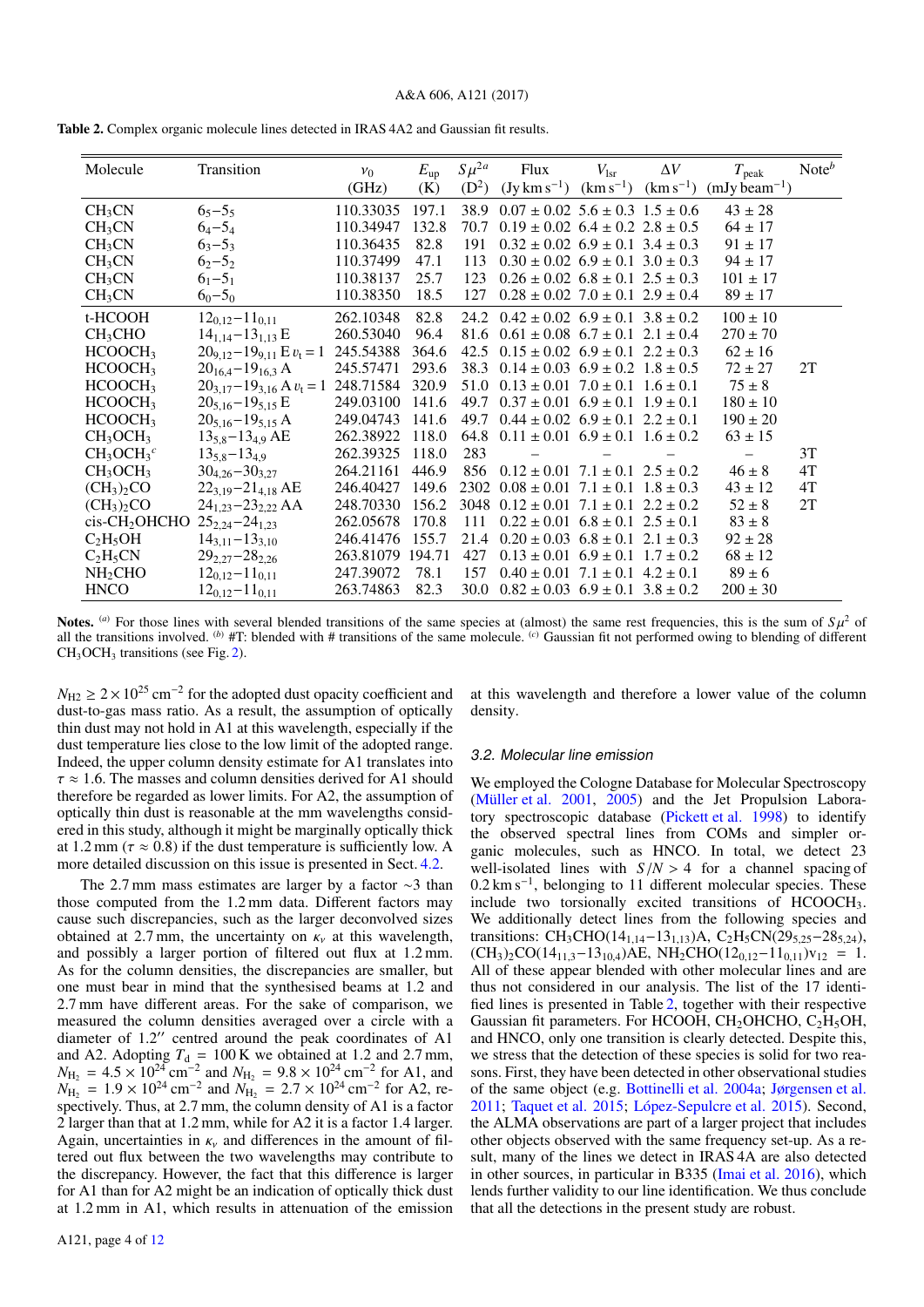

[Fig. 2.](http://dexter.edpsciences.org/applet.php?DOI=10.1051/0004-6361/201630334&pdf_id=2) Spectra of the 17 lines from organic molecules identified in IRAS 4A with ALMA at 1.2 mm, corresponding to the continuum peak coordinates of A1 (green) and A2 (black). Except for CH<sub>3</sub>OCH<sub>3</sub>(13<sub>5,8</sub>-13<sub>4,9</sub>), whose three blended lines are indicated with vertical blue lines, the Gaussian fits to all the lines observed in A2 are depicted in blue (see Table 2). Nearby molecular lines are labelled in red.

Figures 2 and 3 show the spectra of each line detected with ALMA and PdBI, respectively, at the continuum peak coordinates of A1 and A2. For each detected molecule with ALMA, moment 0 maps of one representative line are shown in Fig. 4. Moment 0 maps of the six  $CH<sub>3</sub>CN$  lines detected with PdBI are presented in Fig. 5. The properties of these maps are summarised in Table 3. From Figs. 2 to 5, it is immediately evident that A2 emits strongly in all the identified organic species, whereas A1 appears devoid of them down to the sensitivity of our observations. While such a difference in molecular richness between the two objects was already known (e.g. Persson et al. 2012; Santangelo et al. 2015), this is the first time we are able to clearly disentangle the spatial emission from the two sources for such a large number of organic molecules. For  $CH<sub>3</sub>CHO$ , the map also shows emission towards the south of both A1 and A2. This is due to contamination from the blue-shifted outflow lobe traced by SiO, whose systemic velocity is shifted by  $+14 \text{ km s}^{-1}$ 

with respect to that of the  $CH<sub>3</sub>CHO$  line<sup>2</sup>. No contamination from SiO is expected on A2 itself, as the blue-shifted emission of this species is only detected well off the central protostellar core. The  $CH_3CN$ ,  $K = 5$  appears noisy because of the low S/N, barely above 4, of the peak emission around A2. The emission from all the identified organic molecules is very compact around A2, with deconvolved sizes of about  $0.3$ ". Therefore, the hot corino surrounding A2 protostar has an approximate size of 70 au.

Through comparison with IRAM 30 m data of IRAS 4A obtained in the framework of the large programme ASAI (Astrochemical Surveys At IRA $M<sup>3</sup>$ ), we estimated the fraction of line flux recovered by the array for HNCO and HCOOCH<sub>3</sub> lines to be 88% and 78%, respectively. Thus, the bulk of the total emission

The molecular outflows associated with IRAS 4A will be the subject of a forthcoming paper.

<www.oan.es/asai>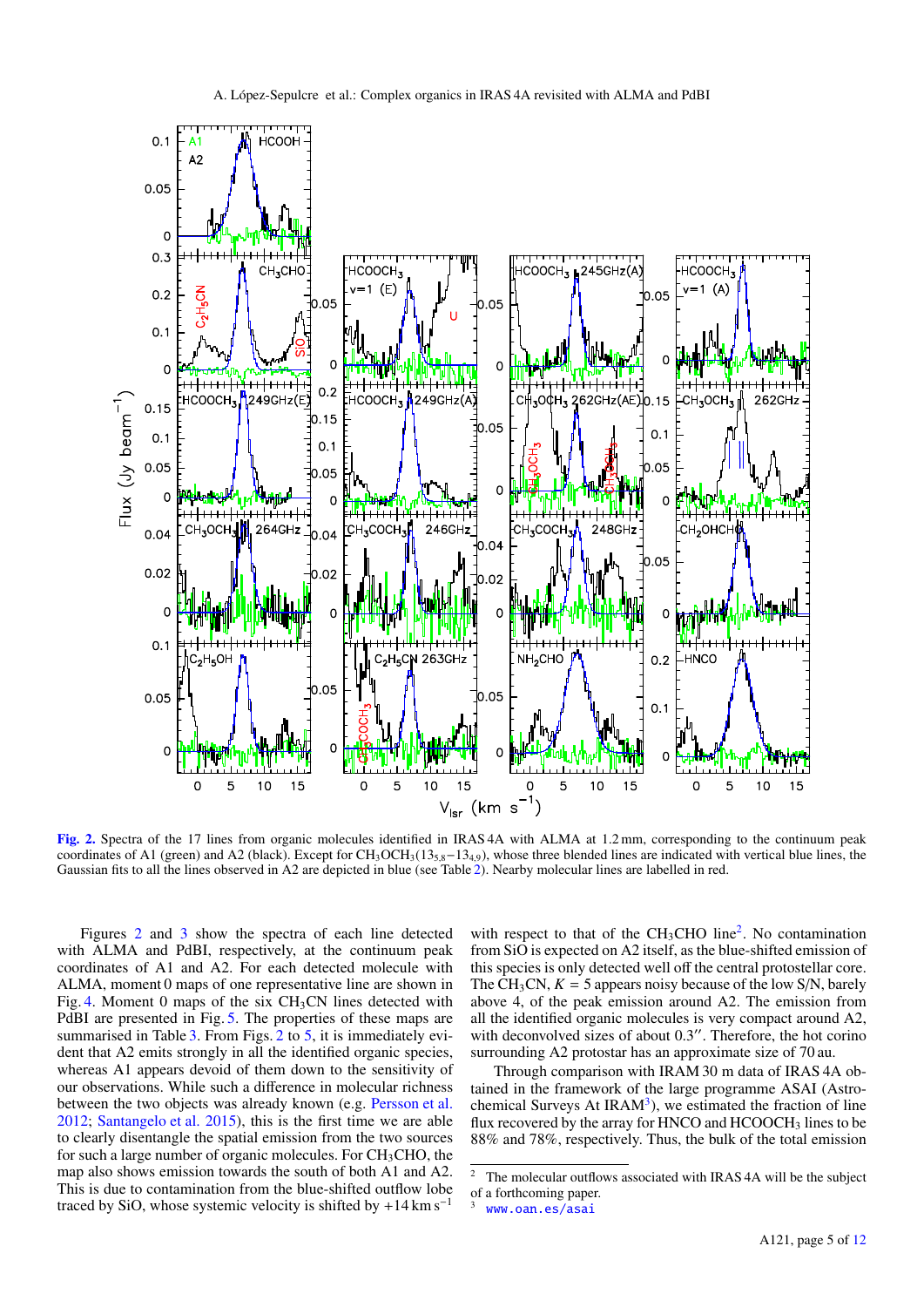Table 3. Properties of the velocity-integrated molecular maps.

| Molecule                           | Transition                 | <b>RMS</b><br>$(mJy beam^{-1} km s^{-1})$ | Beam size<br>$('' \times'')$ | <b>PA</b><br>$(^\circ)$ |
|------------------------------------|----------------------------|-------------------------------------------|------------------------------|-------------------------|
|                                    |                            | 13                                        | $1.35 \times 1.04$           | $-168$                  |
| CH <sub>3</sub> CN                 | $65 - 55$                  |                                           |                              |                         |
| CH <sub>3</sub> CN                 | $6_4 - 5_4$                | 18                                        | $1.35 \times 1.04$           | $-168$                  |
| CH <sub>3</sub> CN                 | $63 - 53$                  | 27                                        | $1.35 \times 1.04$           | $-168$                  |
| CH <sub>3</sub> CN                 | $6_{2} - 5_{2}$            | 21                                        | $1.35 \times 1.04$           | $-168$                  |
| CH <sub>3</sub> CN                 | $61-51$                    | 21                                        | $1.35 \times 1.04$           | $-168$                  |
| CH <sub>3</sub> CN                 | $60 - 50$                  | 26                                        | $1.35 \times 1.04$           | $-168$                  |
| t-HCOOH                            | $12_{0.12} - 11_{0.11}$    | 7                                         | $0.68 \times 0.37$           | $-28$                   |
| CH <sub>3</sub> CHO                | $14_{1,14} - 13_{1,13}$ E  | 16                                        | $0.66 \times 0.35$           | $-28$                   |
| HCOOCH <sub>3</sub>                | $20_{5,16} - 19_{5,15}$ A  | 6                                         | $0.68 \times 0.37$           | $-28$                   |
| CH <sub>3</sub> OCH <sub>3</sub>   | $13_{5,8} - 13_{4,9}$ AE   | 5                                         | $0.64 \times 0.38$           | $-29$                   |
| $(CH_3)$ <sub>2</sub> CO           | $24_{1,23} - 23_{2,22}$ AA | 5                                         | $0.68 \times 0.37$           | $-28$                   |
| cis-CH <sub>2</sub> OHCHO          | $25_{2,24} - 24_{1,23}$    | 6                                         | $0.65 \times 0.35$           | $-28$                   |
| CH <sub>3</sub> CH <sub>2</sub> OH | $14_{3,11}-13_{3,10}$      | 6                                         | $0.69 \times 0.37$           | $-28$                   |
| CH <sub>3</sub> CH <sub>2</sub> CN | $29_{2,27} - 28_{2,26}$    | 5                                         | $0.63 \times 0.38$           | $-29$                   |
| NH <sub>2</sub> CHO                | $12_{0.12} - 11_{0.11}$    | 7                                         | $0.69 \times 0.37$           | $-28$                   |
| <b>HNCO</b>                        | $12_{0.12} - 11_{0.11}$    | 12                                        | $0.63 \times 0.38$           | $-29$                   |
|                                    |                            |                                           |                              |                         |



[Fig. 3.](http://dexter.edpsciences.org/applet.php?DOI=10.1051/0004-6361/201630334&pdf_id=3) CH<sub>3</sub>CN( $J = 6-5$ ),  $K = 0-5$  spectrum observed in IRAS 4A with PdBI, corresponding to the continuum peak coordinates of A1 (green) and A2 (black). The spectrum of A1 was smoothed to a channel width of 1 km s<sup>−</sup><sup>1</sup> . The Gaussian fits to the lines detected in A2 are depicted in blue (see Table 2). The positions of the different K transitions, from  $K = 0$  (left) to  $K = 5$  (right), are indicated in red.

for these two species is concentrated in the hot corino area. For CH<sub>3</sub>CN, the fraction of flux recovered by the PdBI varies with  $K$ ; it is around 30% for  $K = 0$  and 1 and 66% for  $K = 4$ . Thus, a significant amount of flux in the lower energy  $CH<sub>3</sub>CN$  lines, likely originating in the more extended protobinary envelope and/or the outflow(s), is filtered out by the array, while a considerably larger fraction of flux is recovered for the high energy transitions, indicating that the hot corino around A2 is the dominant contributor to the emission at higher *K* levels. As for the other species, the lines identified in the present work remain undetected or very weakly detected down to the sensitivity of its observations. This further highlights the compact size of the emission, heavily diluted with the single dish.

## 3.3. Derivation of column densities and fractional abundances 3.3.1. IRAS 4A2

In A2, we detect more than two lines from  $HCOOCH<sub>3</sub>$  and  $CH<sub>3</sub>OCH<sub>3</sub>$ . In order to estimate the excitation conditions of these two molecular species, we used the rotational diagram approach,

which assumes local thermodynamic equilibrium (LTE) and optically thin line emission. We verified the latter condition to be true a posteriori: the optical depth values we measured are of the order of 0.1 or well below. Under these assumptions, a single temperature, known as *rotational temperature*,  $T_{\text{rot}}$ , describes the relative population distribution of each energy level of a given molecule, as follows:

$$
N_{\rm u} = \frac{3}{8} \frac{k g_{\rm u}}{\pi^3 \nu S \mu^2} \frac{1}{\eta_{\rm bf}} \int T_{\rm B} dV,
$$
\n<sup>(3)</sup>

$$
\ln \frac{N_{\rm u}}{g_{\rm u}} = \ln N - \ln Q(T_{\rm rot}) - \frac{E_{\rm u}}{kT_{\rm rot}},\tag{4}
$$

where  $N_u$  is the column density of the upper energy level of the transition,  $k$  Boltzmann's constant,  $q<sub>u</sub>$  the upper level degeneracy,  $\nu$  the frequency of the transition, *S* the line strength,  $\mu$ the dipole moment,  $\int T_B dV$  the velocity-integrated line flux, *N* the total molecular column density,  $Q(T_{\text{rot}})$  the partition function, and  $E<sub>u</sub>$  the energy of the upper energy level. The partition function takes into account the vibrationally excited states for  $HCOOCH<sub>3</sub>$ . Finally, the beam filling factor is given by

$$
\eta_{\rm bf} = \frac{\theta_{\rm hc}^2}{\theta_{\rm hc}^2 + \theta_{\rm beam}^2},\tag{5}
$$

with the deconvolved hot corino size,  $\theta_{hc}$ , roughly equal to 0.3", and  $\theta_{beam}$  the beam size of the observations. The resulting rotaand  $\theta_{\text{beam}}$  the beam size of the observations. The resulting rotational diagrams are presented in Fig. 6, where the error bars on each data point include the RMS and calibration uncertainties. In order to account for these, each rotational diagram shows, in addition to the best fit line, two opposite lines that encompass the whole range of possible rotational temperatures and molecular column densities within the errors of all the data points. By doing so, we obtain  $T_{\text{rot}} = 196^{+15}_{-35}$  K and  $N = 3.5^{+0.2}_{-0.4} \times 10^{16}$  cm<sup>-2</sup><br>for HCOOCH, and  $T_{\text{rot}} = 132^{+17}$  K and  $N = 4.5^{+0.3}_{-0.3} \times 10^{16}$  cm<sup>-2</sup> for HCOOCH<sub>3</sub>, and  $T_{\text{rot}} = 132^{+17}_{-11}$  K and  $N = 4.5^{+0.3}_{-0.2} \times 10^{16}$  cm<sup>-2</sup><br>for CH<sub>2</sub>OCH<sub>2</sub> (see Table 4). for  $CH<sub>3</sub>OCH<sub>3</sub>$  (see Table 4).

Based on the derived rotational temperatures for these two species, which are consistent with typical hot corino conditions, we adopted the excitation temperature range  $T_{ex} = 100-200 \text{ K}$ to estimate the column densities of the other eight molecular species, for which we detect either one or two relatively isolated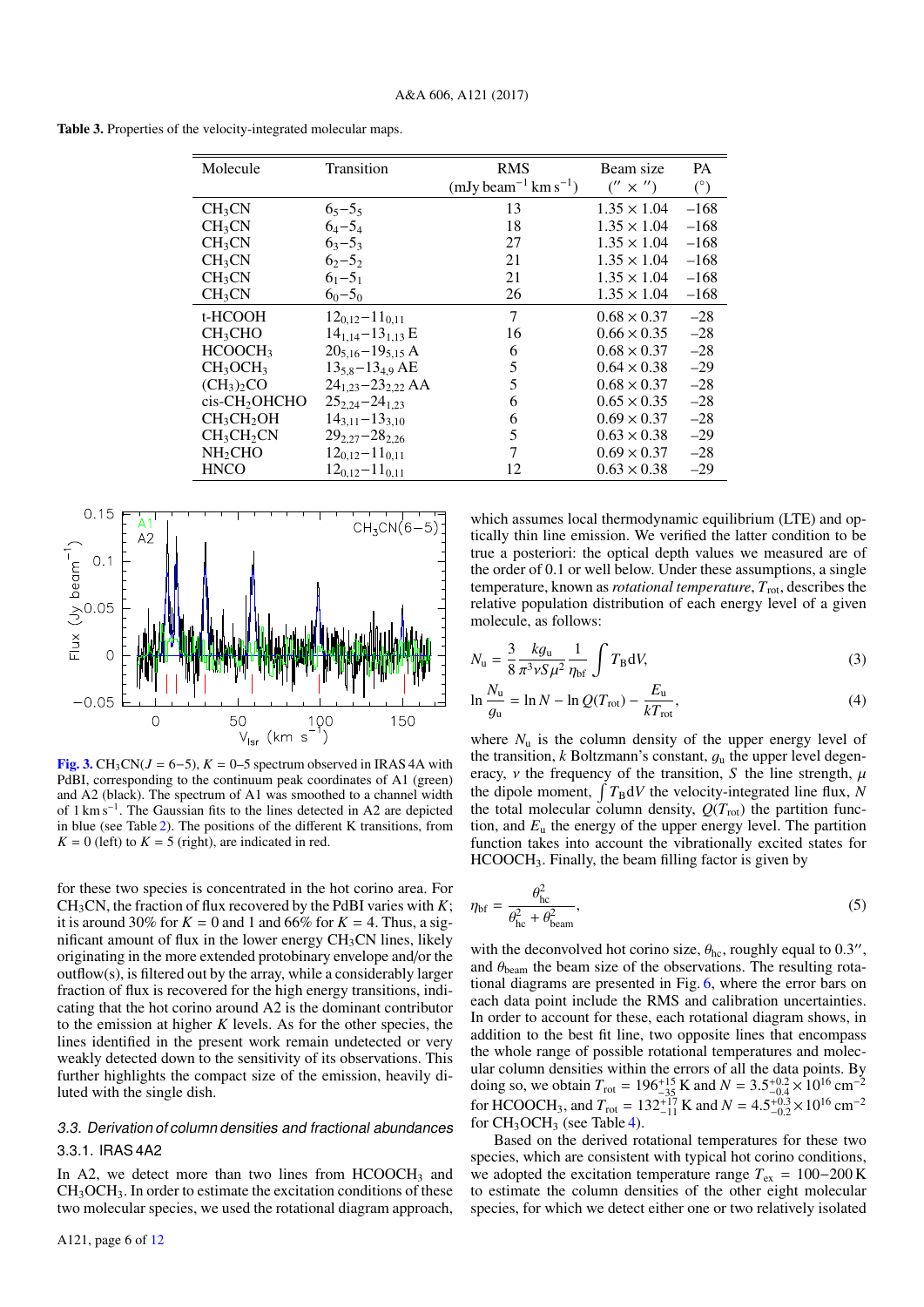### A. López-Sepulcre et al.: Complex organics in IRAS 4A revisited with ALMA and PdBI



IRAS 4A - Moment 0 maps

[Fig. 4.](http://dexter.edpsciences.org/applet.php?DOI=10.1051/0004-6361/201630334&pdf_id=4) Moment 0 maps of representative molecular lines observed with ALMA. The transition is specified if more than one line from the same species was detected. The continuum peak position of the two protostellar cores A species was detected. The continuum peak position of the two protostellar cores A1 and A2 are indicated with green crosses. Contours start at  $5\sigma$ <br>and increase by steps of  $5\sigma$  in all the maps. The values of  $\sigma$  for ea and increase by steps of 5 $\sigma$  in all the maps. The values of  $\sigma$  for each map are summarised in Table 3. The synthesised beam is depicted in white<br>in the lower left corner in the lower left corner.

| Table 4. Molecular column densities and abundances with respect to $H_2$ . |  |  |  |  |
|----------------------------------------------------------------------------|--|--|--|--|
|----------------------------------------------------------------------------|--|--|--|--|

R.A. (J2000)

|                                  | <b>IRAS 4A2</b>          |                                    |                                    |                              |                                   |                            |                         |
|----------------------------------|--------------------------|------------------------------------|------------------------------------|------------------------------|-----------------------------------|----------------------------|-------------------------|
| Molecule                         | $T_{\rm rot}{}^b$<br>(K) | $N^b$<br>$\rm (cm^{-2})$           | $X_{A2}$                           | N(50 K)<br>$\rm (cm^{-2})$   | N(100 K)<br>$\rm (cm^{-2})$       | $X_{A1}$                   | $X_{\rm A2}/X_{\rm A1}$ |
| t-HCOOH                          | $100 - 200$              | $(4.6-8.3) \times 10^{15}$         | $(0.6-2.9) \times 10^{-9}$         | $< 1.0 \times 10^{14}$       | $< 1.3 \times 10^{14}$            | $\leq 9.7 \times 10^{-12}$ | >62                     |
| CH <sub>3</sub> CHO              | $100 - 200$              | $(1.0-1.9) \times 10^{16}$         | $(1.1-7.4) \times 10^{-9}$         | $< 1.5 \times 10^{14}$       | $< 1.7 \times 10^{14}$            | $<1.3 \times 10^{-11}$     | >85                     |
| HCOOCH <sub>3</sub>              | $196^{+15}_{-35}$        | $3.5^{+0.2}_{-0.4} \times 10^{16}$ | $1.1^{+0.2}_{-0.1}\times10^{-8}$   | $< 1.4 \times 10^{15}$       | $< 1.1 \times 10^{15}$            | $\leq 8.2 \times 10^{-11}$ | >120                    |
| CH <sub>3</sub> OCH <sub>3</sub> | $129^{+17}_{-11}$        | $4.5^{+0.3}_{-0.2} \times 10^{16}$ | $1.0^{+0.1}_{-0.1} \times 10^{-8}$ | $< 6.5 \times 10^{15}$       | $< 5.6 \times 10^{15}$            | $<4.3 \times 10^{-10}$     | >21                     |
| $(CH_3)_2CO^c$                   | $100 - 200$              | $(4.2-5.9) \times 10^{15}$         | $(0.5-2.2) \times 10^{-9}$         | $< 6.4 \times 10^{14}$       | $<$ 3.8 $\times$ 10 <sup>14</sup> | $2.9 \times 10^{-11}$      | >17                     |
| cis-CH <sub>2</sub> OHCHO        | $100 - 200$              | $(5.8-6.8) \times 10^{15}$         | $(0.7-2.4) \times 10^{-9}$         | $< 5.4 \times 10^{14}$       | $< 2.8 \times 10^{14}$            | $\leq 2.1 \times 10^{-11}$ | $>33$                   |
| $C_2H_5OH$                       | $100 - 200$              | $(3.3-4.9) \times 10^{16}$         | $(0.4-1.9) \times 10^{-8}$         | $< 2.1 \times 10^{15}$       | $< 1.6 \times 10^{15}$            | $< 1.2 \times 10^{-10}$    | >33                     |
| $C_2H_5CN$                       | $100 - 200$              | $(1.4-1.5) \times 10^{15}$         | $(1.7-5.6) \times 10^{-10}$        | $< 2.8 \times 10^{14}$       | $< 1.1 \times 10^{14}$            | $< 1.0 \times 10^{-11}$    | >17                     |
| NH <sub>2</sub> CHO              | $100 - 200$              | $(1.0-2.0) \times 10^{15}$         | $(1.2-6.7) \times 10^{-10}$        | $\approx 2.1 \times 10^{13}$ | $< 2.8 \times 10^{13}$            | $< 2.1 \times 10^{-12}$    | >57                     |
| <b>HNCO</b>                      | $100 - 200$              | $(2.3-4.0) \times 10^{15}$         | $(0.3-1.4) \times 10^{-9}$         | $<4.5\times10^{13}$          | $\approx 5.5 \times 10^{13}$      | $<4.2\times10^{-12}$       | >71                     |
| CH <sub>3</sub> CN <sup>d</sup>  | $100 - 200$              | $(1.9-4.8) \times 10^{16}$         | $(0.4-2.1) \times 10^{-8}$         | $< 6.4 \times 10^{14}$       | $< 4.8 \times 10^{14}$            | $< 2.7 \times 10^{-11}$    | >150                    |
|                                  |                          |                                    |                                    |                              |                                   |                            |                         |

**Notes.** (a)  $3\sigma$  upper limits, where  $\sigma$  is the RMS measured after smoothing the spectra to a channel width of 1 km s<sup>−1</sup>. (b) For HCOOCH<sub>3</sub> and  $N$  correspond to the best fit results from the rotational diagram analy CH<sub>3</sub>OCH<sub>3</sub>,  $T_{\text{rot}}$  and *N* correspond to the best fit results from the rotational diagram analysis. For the other molecules, they correspond to the indicated range of excitation temperatures (see text). (*c*) Derived from 24<sup>1</sup>,<sup>23</sup>−23<sup>2</sup>,<sup>22</sup> AA transition. (*d*) Derived from the *<sup>K</sup>* <sup>=</sup> 4 transition.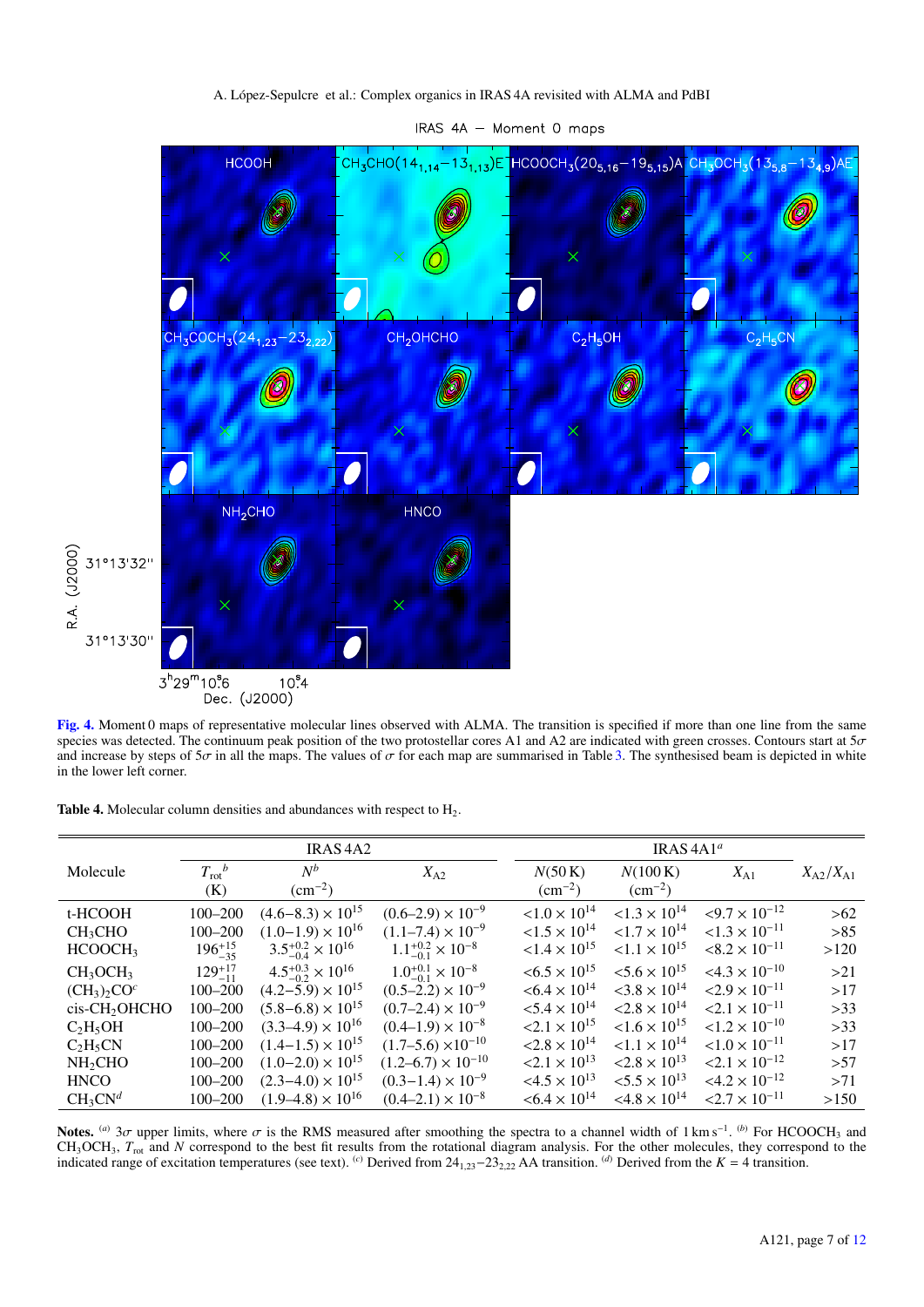

[Fig. 5.](http://dexter.edpsciences.org/applet.php?DOI=10.1051/0004-6361/201630334&pdf_id=5) Moment 0 maps of the six CH<sub>3</sub>CN ( $J = 6-5$ ) lines observed with PdBI. The transition is specified in each panel. The continuum peak position of A1 and A2 are indicated with black crosses. Contours start at  $4\sigma$  and increase by steps of  $4\sigma$  in all the maps. The values of  $\sigma$  for each map are summarised in Table 3. The synthesised beam is depicted in white in the lower left corner.

transitions. Once more, we assumed LTE and optically thin line emission, and we took the RMS and calibration errors in the line fluxes into account. The resulting column densities are listed in Table 4 and they span values of the order of  $10^{15}$  to  $10^{16}$  cm<sup>-2</sup>.

As stated above, the fluxes of the lower  $KCH_3CN(J = 6–5)$ lines are largely filtered out by the PdBI, and they also display signs of self-absorption, which altogether indicates the presence of  $CH<sub>3</sub>CN$  in the outer envelope. An attempt to perform a rotational diagram fit thus yielded unrealistically high rotational temperatures. On the other hand, the  $K = 5 \text{ CH}_3\text{CN}$  line has a low  $S/N$ , and is possibly blended with a  $CH<sub>2</sub>OHCHO$  line. We therefore used the  $K = 4$  line to estimate the column density of this species within the range  $T_{ex} = 100-200$  K.

#### 3.3.2. IRAS 4A1: upper limits to molecular column densities

Unlike A2, A1 displays no detectable line emission from any of the organic molecules considered in this work. In order to study the differences in molecular richness present between these two protostellar cores, we provide, in Table 4,  $3\sigma$  upper limits to the beam-averaged column densities in A1, where  $\sigma$  is the RMS measured after smoothing the spectra to a channel width of 1 km s<sup>−</sup><sup>1</sup> . We assume for simplicity that the dust emission at the frequencies of our observations is optically thin and therefore that the lack of line emission from COMs in A1 is not due to its complete attenuation by foreground dust. As discussed in Sect. 3.1, the effect of dust optical depth in A2 is likely weak or



[Fig. 6.](http://dexter.edpsciences.org/applet.php?DOI=10.1051/0004-6361/201630334&pdf_id=6) Rotational diagrams of methyl formate  $(HCOOCH<sub>3</sub>)$  and dimethyl ether  $(CH_3OCH_3)$  for IRAS 4A2. Data points are depicted by black circles. Error bars account for the spectral RMS and the calibration error. The solid straight lines correspond to the best fit to the data points. Each pair of dashed straight lines represent the opposing limits encompassing the whole range of possible solutions within the error bars. The best fit rotational temperatures and molecular column densities are indicated in red.

negligible. A more detailed discussion about dust optical depth and how it may affect our results, particularly in A1, can be found in Sect. 4.2. Based on the typical values measured for A2, we adopted a line width of  $2.5 \text{ km s}^{-1}$  for all the species. We considered two different excitation temperatures:  $T_{\text{ex}} = 100 \text{ K}$ for comparison with A2, and  $T_{ex} = 50$  K, as the apparent lack of organic molecular emission lines in the gas around the protostar A1 suggests a temperature lower than 100 K along most of the observed dust column. We obtained the upper limit column densities assuming LTE conditions.

 $CH<sub>3</sub>CN(6<sub>0</sub>–5<sub>0</sub>)$  is tentatively detected in the direction of A1 at  $S/N \sim 4$ . The fact that only the  $K = 0$  transition is weakly detected while the higher *K* transitions are not detected suggests that the emission from this molecule originates in the outer envelope, rather than in a hypothetical hot corino. The upper limits to the  $CH<sub>3</sub>CN$  column density shown in Table 4 correspond to the  $K = 4$  transition.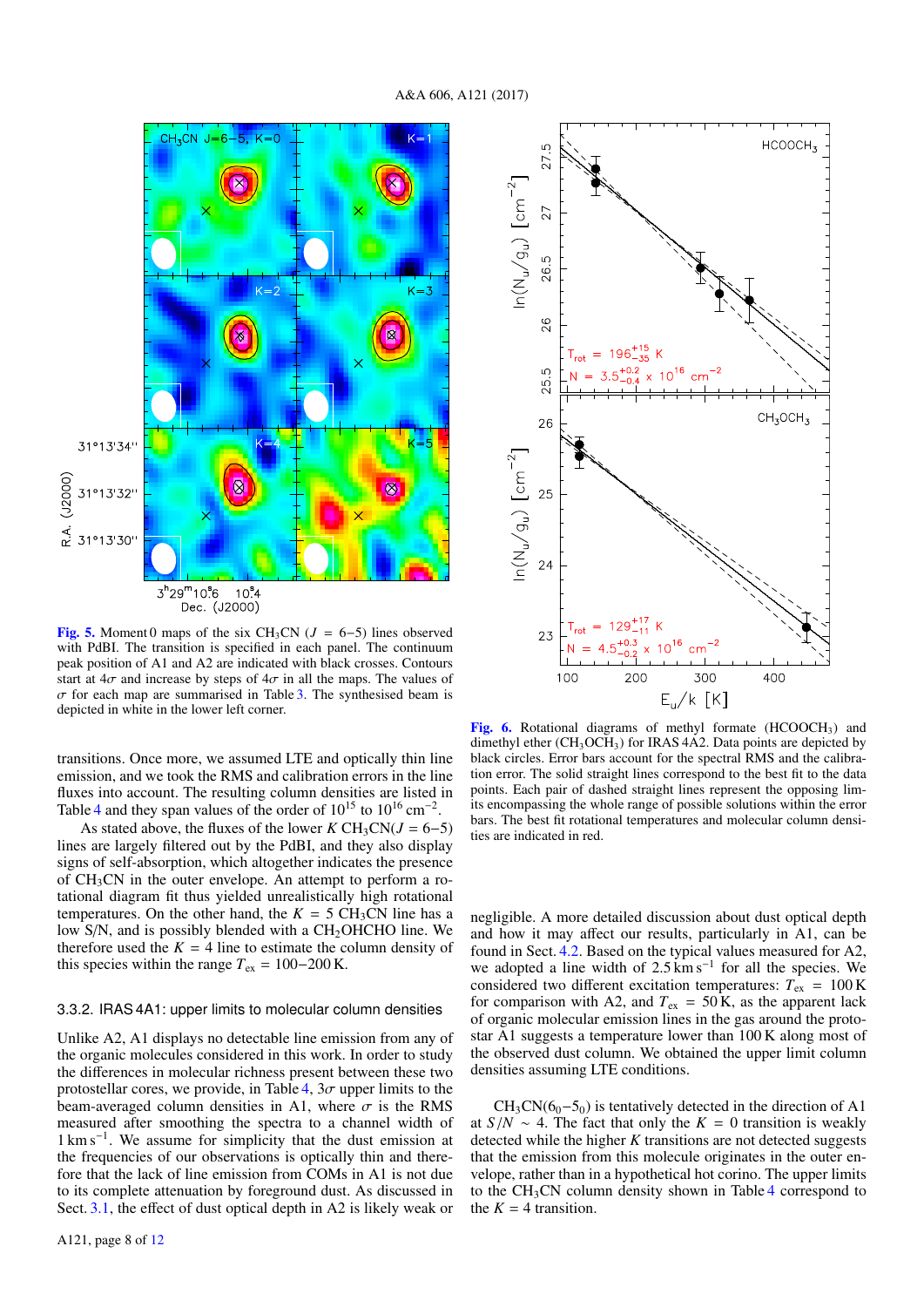#### 3.3.3. Molecular abundances

CH3OH is often used as a reference to describe relative molecular abundances. As this molecule was not observed in our spectral set-up, we here adopt dust emission as a reference. Table 4 summarises the resulting molecular abundances,  $X = N/N_{\text{H}_2}$ , associated with the two cores obtained from the values listed in associated with the two cores, obtained from the values listed in Tables 1 and 4. The ranges of values given for A2 correspond to a range of excitation and dust temperatures between 100 and 200 K, where we assume that  $T_{ex} = T_d$ . For A1, we adopted the temperature that yielded the most conservative upper limit. This is 100 K for all the molecular species but  $C_2H_5CN$ , for which it is 50 K. The last column of Table 4 lists the abundance ratios between A2 and A1.

It is important to notice that, while  $N_{\rm H_2}$  is a beam-averaged quantity, the molecular column densities derived for A2 are corrected for beam dilution, as the hot corino is slightly smaller than the beam. The abundances for A2 are therefore underestimated, as only a fraction of the peak dust continuum emission from which we computed  $N_{\text{H}_2}$  is likely associated with the hot corino area itself.

## **4. Discussion**

## 4.1. IRAS 4A2: typical hot corino abundances

While the molecular column densities listed in Table 4 for A2 are comparable to those derived by Taquet et al. (2015) for the seven molecular species common to the two studies, our molecular abundances tend to be higher than theirs by about one order of magnitude. This is most likely due to the coarser angular resolution of the observations analysed by Taquet et al. (2015) with respect to ours. Indeed, their  $2^{\prime\prime}$  beam is insufficient to disentangle properly the two cores, whose angular separation is  $1.8$ ". Since COMs are detected only in A2, but most of the continuum emission comes from A1, the averaged  $H_2$  column density they estimate includes a non-negligible amount of gas from A1 that is cooler and devoid of COMs. This results in lower overall abundances for IRAS 4A as a whole.

To our knowledge, there are only three other hot corino sources for which interferometric abundance measurements of multiple COMs exist in the literature. These are the protobinary I16293 in Ophiucus, the newly discovered hot corino in the Bok globule B335, and IRAS 2A in Perseus. The top panel of Fig. 7 plots the molecular abundances we derived for IRAS 4A2 together with those of the three mentioned hot corinos. We stress that only interferometric measurements are shown for consistency with our work. This plot shows that A2 contains typical hot corino abundances that are comparable to those measured in the other three objects.

## 4.2. IRAS 4A1: possible explanations for the lack of COM emission

In Sects. 3.3.2 and 3.3.3, we computed beam-averaged upper limits to the molecular column densities and abundances in A1, the close companion of the hot corino source A2, which despite emitting strongly in dust continuum (see Fig. 1) and driving a powerful molecular outflow (Santangelo et al. 2015), displays no detectable emission in COMs or even in simpler organic species such as HNCO.

The bottom panel of Fig. 7 shows a comparison between the abundances we derive for A1 and A2. As can be seen in this plot, and also in Table 4, the difference in COMs abundances between



[Fig. 7.](http://dexter.edpsciences.org/applet.php?DOI=10.1051/0004-6361/201630334&pdf_id=7) *Top*: molecular abundances with respect to  $H_2$  for the following hot corinos: IRAS 4A2 (black; this work), I16293B (red), IRAS 2A (green), and B335 (blue). All the values are derived from interferometric observations. References: I16293B: Bisschop et al. (2008), Jørgensen et al. (2012); IRAS 2A: Persson et al. (2012), Taquet et al. (2015); B335: Imai et al. (2016). *Bottom*: molecular abundances with respect to H<sup>2</sup> derived in this work for IRAS 4A2 and IRAS 4A1 (upper limits). Blue symbols depict the values recently reported for the prestellar core L1544 by Vastel et al. (2014), López-Sepulcre et al. (2015), and Jiménez-Serra et al. (2016).

the two objects is larger than a factor 17 for all the molecular species, rising up to a value higher than 100 for HCOOCH<sub>3</sub> and CH3CN. This huge difference in chemical richness between two neighbouring protostellar cores that are formed from the same parental molecular clump is puzzling and deserves further investigation. We here discuss three different possibilities that may explain our results.

The first possibility is that A1 contains a hot corino, but it is heavily attenuated by dust. Indeed, the dust emission we detect in A1 is likely optically thick, at least at 1.2 mm. Let us assume that A1 actually hosts a hot corino similar in size (∼70 au) and molecular richness to that in A2, but that the dust around A1 protostar is sufficiently optically thick to block the emission completely from the molecular species considered in this study. If this is the case, we can roughly estimate the dust optical depth necessary to attenuate line emission from COMs to the level of non-detection. At 2.7 mm, where such effects should be minor, if not negligible, we consider the CH<sub>3</sub>CN( $J = 6-5$ )  $K = 4$  line, which is less affected by effects of interferometric filtered emission than lower *K* lines. If this line were to be as intense in A1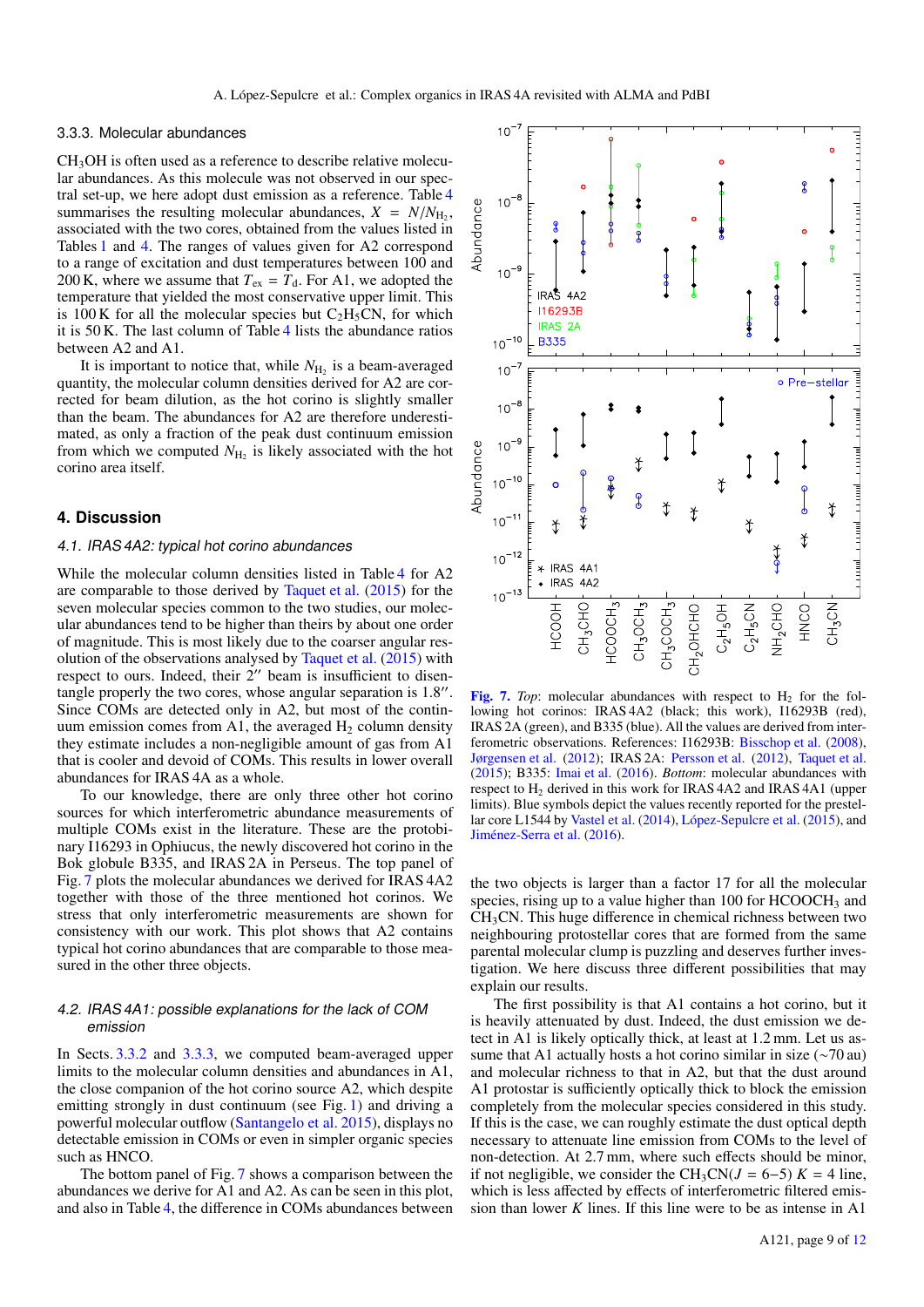as that in A2, it should suffer an attenuation of ∼80% by dust in the former in order to fall below  $3\sigma$  (for a channel width of 1 km s−<sup>1</sup> ). This translates into a dust optical depth ∼1.6 (a similar exercise at 1.2 mm taking CH<sub>3</sub>CHO yields  $\tau \sim 2.3$ ). This optical depth would correspond to the *foreground* dust only to attenuate completely the molecular line emission that lies behind, which implies a total optical depth of at least twice as much for the whole core, i.e.  $\tau > 3.2$ . In other words, the total H<sub>2</sub> column denwhole core, i.e.  $\tau > 3.2$ . In other words, the total H<sub>2</sub> column density for A1 should be higher than  $2.7 \times 10^{26}$  cm<sup>-2</sup> within the 1'' sity for A1 should be higher than  $2.7 \times 10^{26}$  cm<sup>-2</sup> within the 1<sup>11</sup><br>beam of the 2.7 mm observations, which translates into a beambeam of the 2.7 mm observations, which translates into a beamaveraged density of  $\sim 10^{11}$  cm<sup>-3</sup>. Similar results are obtained if we consider CH<sub>3</sub>CHO at 1.2 mm instead. While such a large gas density is not totally impossible, it is highly unlikely. Moreover, Choi et al.  $(2007)$  reported evidence that  $NH<sub>3</sub>$  lines are weaker in A1 than in A2 at  $1.3 \text{ cm}$ , with a NH<sub>3</sub>-to-dust ratio seven times larger in the latter than in the former. At these wavelengths, dust is most likely optically thin. In summary, it is reasonable to assume that the difference in molecular line emission between A1 and A2 reflects a real difference in chemical richness and/or hot corino sizes and that dust optical depth does not play a major role. In what follows, we assume that this is the case.

This leaves us with the possibility that A1 hosts no hot corino whatsoever, or alternatively, that it contains a hot corino whose size is so small that its emission is beam diluted, even at the angular resolution of our observations  $(\sim 0.5'')$ . If the latter is the case we can roughly estimate how small this hot corino the case, we can roughly estimate how small this hot corino should be to contain COMs in abundances comparable to those in IRAS 4A2, by considering a comparable excitation temperature and column density of, for example  $CH_3CN(J = 6-5)$  $K = 4$ , which is less unlikely to suffer from dust optical depth effects than any of the lines observed at 1.2 mm. The assumption of a similar column density is rather conservative, as one would expect a much lower value for a much smaller hot corino. With these assumptions, a hypothetical hot corino in A1 should have a size smaller than about 12 au.

#### 4.3. IRAS 4A1: abundances below prestellar values?

For comparison with A1, Fig. 7 (bottom) plots molecular abundances measured in a prestellar core, L1544, as reported in Vastel et al. (2014), López-Sepulcre et al. (2015), and Jiménez-Serra et al. (2016). The discovery of COMs in prestellar cores challenged the most accepted scenario of grain surface astrochemical models (e.g. Garrod et al. 2008). According to this scenario, COMs form on the surface of icy mantles coating dust grains via recombination of radicals during the warmup phase of protostellar collapse  $(T > 30 \text{ K})$ . Once the sublimation temperature of water ice is attained  $(T > 100 \text{ K})$ , the COMs thus formed are released into the gas, where they become detectable. Given that prestellar cores have not yet experienced such a warm-up phase, the presence of COMs in this type of objects must have a different origin. Non-thermal processes have been proposed, including photo-desorption by cosmic rays and secondary UV photons (Hasegawa & Herbst 1993) and reactive desorption (Vasyunin & Herbst 2013). More recently, efficient cold gas phase reactions have also been invoked to explain the presence of COMs in cold gas (e.g. Balucani et al. 2015).

A brief inspection of the bottom panel in Fig. 7 strikingly reveals that the upper limits to the abundances measured in A1, with the exception of dimethyl ether  $(CH<sub>3</sub>OCH<sub>3</sub>)$ , are lower than those observed in L1544 by up to about one order of magnitude. In other words, the protostellar core A1 appears to be more deficient in COMs than the prestellar core L1544. This still holds if we consider instead the cold core L1689B,

for which Bacmann et al.  $(2012)$  tentatively derived CH<sub>3</sub>CHO, HCOOCH<sub>3</sub>, and CH<sub>3</sub>OCH<sub>3</sub> abundances of a few times  $10^{-10}$ .

It is likely that COMs are present in the cold outer regions of gas surrounding the protobinary with abundances comparable to those measured in L1544 (see e.g. Jaber et al. 2014), which is the reason why we plot the abundances of L1544 in the bottom panel of Fig. 7. However, the emission in the outer envelope may be too extended and thus resolved out by the interferometer, or it may simply be too weak to be detectable at the cold gas temperatures involved. Some of the molecules studied in this work, including  $CH<sub>3</sub>CHO$ , HCOOCH<sub>3</sub> and (CH<sub>3</sub>)<sub>2</sub>CO, display weak absorption lines in the direction of A1 (see Fig. 2), and the  $K = 0$  line of the  $CH<sub>3</sub>CN(J = 6–5)$  transition is marginally detected and possibly self-absorbed, which altogether indicates that COMs are indeed present in the more external envelope. Vastel et al. (2014) found that the region containing detectable amounts of COMs in L1544 is located at the border of the core, at a radius of ∼8000 AU, i.e. an area that is less dense and more exposed to external ultraviolet and cosmic ray irradiation than the inner, denser regions of the core. More recently, Jiménez-Serra et al. (2016) confirmed that lower density gas regions in prestellar cores are richer in COMs than higher density gas regions. One may argue that this is a natural consequence of the balance between adsorption and desorption of COMs to and from dust grains: under equilibrium, the number density of COMs are constant regardless of the  $H_2$  density (e.g. Aikawa et al. 2005; Soma et al. 2015), and hence, their fractional abundances likely decrease in the densest regions. This could in principle explain the lower abundances in A1 with respect to those measured in the outer envelopes of pre- and protostellar cores, as the  $H_2$  density is significantly higher in the A1 core (~10<sup>8</sup> cm<sup>-3</sup>; see Sect. 3.1). However, this argument should be considered with caution, as it assumes that COMs are synthesised exclusively on the surface of dust grains and that they do not undergo reactions in the gas phase. This is unlikely, at least for some COMs (Balucani et al. 2015; Barone et al. 2015; Enrique-Romero et al. 2016).

In this context, A1 may represent an intermediate phase between a prestellar core and a hot corino, where infall and ejection of material in the form of bipolar outflows are already in place, but the gas immediately surrounding the central protostar is sufficiently cold and dense for either COMs or their precursors to be heavily frozen onto the mantles of dust grains in an environment that is well shielded from external ultraviolet/cosmic ray radiation.

Whether there is an undetected hot corino or no hot corino whatsoever in A1, our results point towards an enormous difference in molecular richness between A1 and A2. This may be due to protostar A2 being either more massive or subject to a higher accretion rate (or both) than A1. In other words, the prestellar core from which the IRAS 4A system originated might have fragmented in an inhomogeneous manner, which would result in the core leading to A2 being initially more massive and thus undergoing higher accretion rate. This would explain the smaller current envelope mass in A2 with respect to A1 and the dynamically older molecular outflow in A2 with respect to that driven by A1 (Santangelo et al. 2015).

#### 4.4. Comparison with the protostellar binary IRAS 16293–2422

It is worth comparing IRAS 4A with I16293, which is another well-studied protostellar binary hosting hot corino activity. I16293 has been the subject of numerous observations aiming to study the presence of COMs and their spatial distribution (e.g.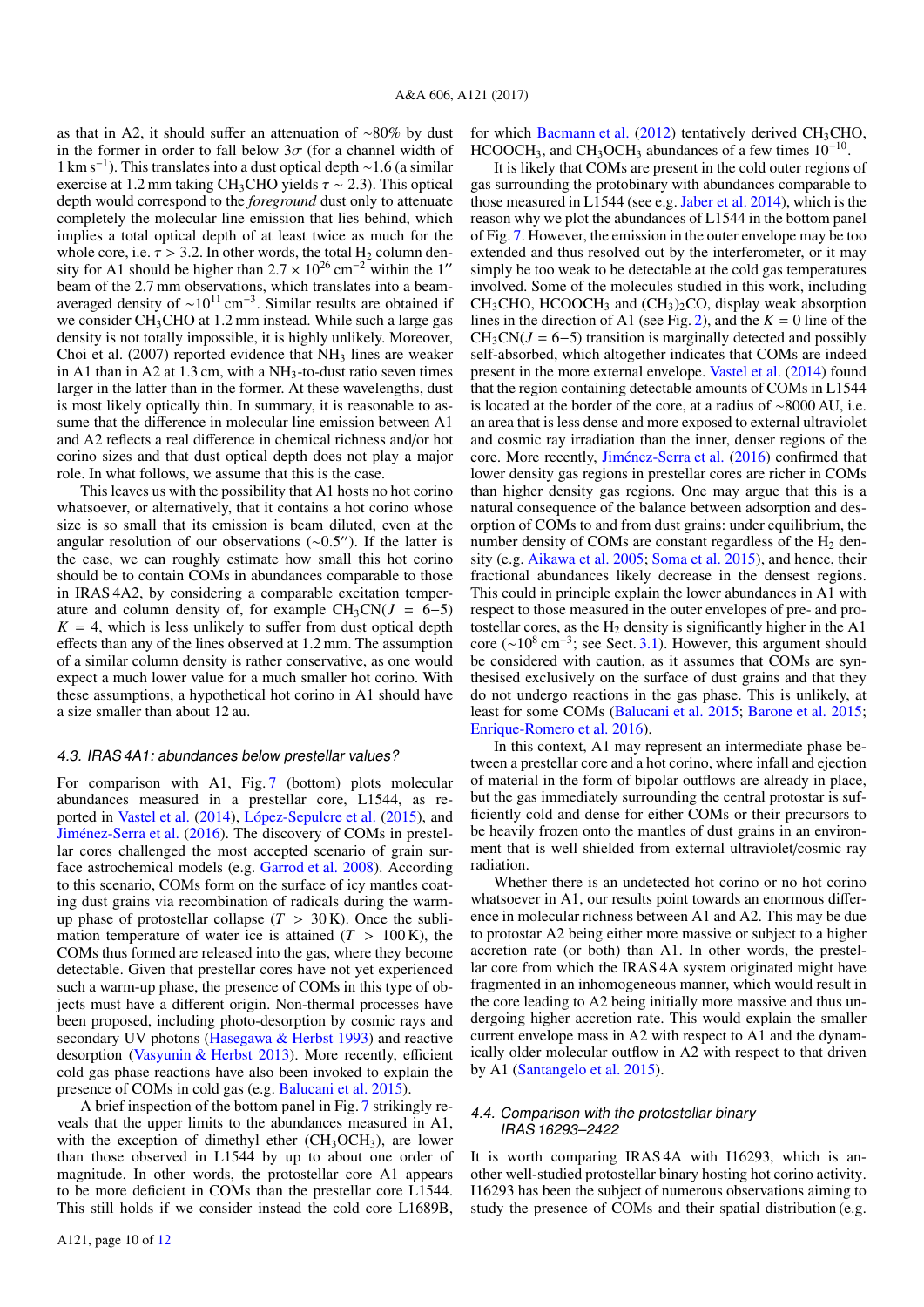Cazaux et al. 2003; Bottinelli et al. 2004b; Caux et al. 2011; Oya et al. 2016). This object is composed of sources A and B, separated by  $5.1$ ", or  $620$  au at a distance of  $120$  pc (Looney et al. 2000; Chandler et al. 2005). As in the case of IRAS 4A, the weakest millimetre continuum source (i.e. source A) is the richest in COMs (e.g. Jørgensen et al. 2011, 2016).

There is, however, a substantial difference between I16293 and IRAS 4A: the latter does not display *any* detectable signs of COMs or simpler related molecules in A1, while the former does emit lines from some COMs and other molecules in source B. Indeed, while I16293A contains a larger variety of COMs than I16293B (e.g. Jørgensen et al. 2011), including  $C_2H_5OH$ , HCOOH, and notably N-bearing COMs, source B competes with source A when it comes to the contents of a number of O-bearing COMs, such as  $CH<sub>3</sub>CH<sub>3</sub>CH<sub>3</sub>$ , HCOOCH<sub>3</sub>, and  $(CH_3)_2CO$ . As shown in Fig. 7, the abundances of these molecules in source B are comparable to those of other known hot corinos, including IRAS 4A2. Moreover, the differences in the abundances of COMs between sources A and B in I16293 do not exceed one order of magnitude (e.g. Bisschop et al. 2008), while they are significantly larger between A1 and A2 in IRAS 4A.

In conclusion, while I16293 and IRAS 4A are similar in that they both show striking differences in molecular richness between the two protostellar cores they host, I16293 already contains hot corino activity in both A and B, while IRAS 4A harbours only one detectable hot corino, i.e. A2. One might speculate that IRAS 4A is a younger version of I16293 and that it may take time to properly develop a hot corino around a protostar. Indeed, the modelling results reported by Aikawa et al. (2012) indicate that chemical complexity increases during the evolution from a dense molecular core to a protostellar object. Alternatively, both IRAS 4A and I16293 may be in a similar evolutionary phase, but IRAS 4A1 might have been in a lowaccretion stage for a sufficiently long time to suppress or considerably weaken any hot corino activity that may have previously existed in this source.

### **5. Conclusions**

We carried out an interferometric study of multiple organic molecules in the protostellar binary NGC 1333 IRAS 4A, using ALMA at 1.2 mm and an angular resolution of  $\sim$ 0.5", and IRAM's PdBI at 2.7 mm and an angular resolution of ~1". Our main results and conclusions are summarised as follows:

- 1. Our continuum emission maps allow us to disentangle clearly the two protostellar objects, A1 and A2, present in IRAS 4A. The envelope mass of A1 is likely a few times larger than that of A2.
- 2. We detected 23 relatively isolated lines from 11 different organic molecules including O-bearing COMs (e.g. CH<sub>3</sub>CHO,  $HCOOCH<sub>3</sub>$ , and  $CH<sub>3</sub>OCH<sub>3</sub>$ ), N-bearing COMs (NH<sub>2</sub>CHO,  $C_2H_5CN$ , and  $CH_3CN$ ), and simpler species such as HNCO. The emission from all the detected molecules originates exclusively from A2, while A1 appears devoid of COM emission at the sensitivity of our observations even though it is a stronger continuum emitter.
- 3. At the wavelengths of our observations, we estimate that the optical depth of the dust emission is low in A2. On the other hand, dust emission may be optically thick in A1 at 1.2 mm, but not sufficiently thick to hide completely the emission from a hypothetical hot corino in A1 that is similar in size and molecular contents to that present in A2. At 2.7 mm, where dust emission is likely optically thin, the difference in

the molecular emission between the two sources is still seen. Therefore, while longer wavelength observations of COMs are desirable to constrain their column densities in A1 better, the contrast found between the two protostellar sources in IRAS 4A reflects a real difference in molecular richness.

- 4. In A2, we measured typical hot corino abundances with respect to H<sub>2</sub>. These range between  $10^{-10}$  and  $10^{-8}$  depending on the COM and are about an order of magnitude larger than those reported in previous, lower resolution studies of the same object. The deconvolved size of the hot corino in A2 is ∼70 au.
- 5. For the first time, we were able to provide upper limits to the column densities and abundances of organic molecules in A1. The latter lie below 10−<sup>10</sup> for all species under optically thin dust emission conditions. A1 has lower molecular abundances, by about a factor 10, than those recently measured in the external gas envelope of prestellar cores or in the cold outer envelopes of other protostellar objects. One possible interpretation is that A1 is not yet sufficiently warm to have developed a hot corino and that its density is high enough for COMs and/or their precursors to be heavily frozen onto the mantles of dust grains in an environment that is well shielded from interstellar ultraviolet/cosmic ray radiation. This suggests that the inner regions of a young protostellar core that has not yet formed a hot corino may be poorer in COMs than the more external, lower density protostellar envelope. Alternatively, if a hot corino exists in A1, its size should be smaller than about 12 au.
- 6. The most remarkable result of our study is the huge difference in COMs abundances existing between A1 and A2, which ranges between one and two orders of magnitude. Such a contrast may be due to protostar A2 being either more massive and/or subject to a higher accretion rate than A1, as a result of an inhomogeneous fragmentation of the parental molecular clump. This would naturally explain the smaller current envelope mass in A2 with respect to A1.
- 7. When comparing IRAS 4A with I16293, another binary hot corino source, we notice that, in both objects, the weakest millimetre continuum source is the richest in molecular contents. Nevertheless, the two protostellar cores present in I16293 display hot corino activity, while only one of the two cores does in IRAS 4A. This might be an indication that the latter is in an earlier evolutionary stage or that IRAS 4A1 is undergoing a low-accretion phase that hinders strong hot corino activity.

As a final note, we stress that the fact that chemical complexity may drastically vary within just a few tens or hundreds of au around protostars, in particular in multiple systems such as IRAS 4A, highlights the importance of high angular resolution imaging to provide accurate constraints on the spatial distribution of molecules in these objects.

*Acknowledgements.* We are very grateful to C. Codella, C. Favre, C. Levefre, and H. B. Liu for useful discussions. We would also like to thank the GILDAS software team at IRAM for great help during data analysis. This paper makes use of the following ALMA data: ADS/JAO.ALMA#2013.1.01102.S. ALMA is a partnership of ESO (representing its member states), NSF (USA) and NINS (Japan), together with NRC (Canada), NSC and ASIAA (Taiwan), and KASI (Republic of Korea), in cooperation with the Republic of Chile. The Joint ALMA Observatory is operated by ESO, AUI/NRAO and NAOJ. This paper makes use of data obtained with the IRAM PdBI. IRAM is supported by INSU/CNRS (France), MPG (Germany) and IGN (Spain). This study is supported by Grantin-Aids from Ministry of Education, Culture, Sports, Science, and Technologies of Japan (21224002, 25400223, and 25108005). The authors acknowledge the financial support by JSPS and MAEE under the Japan-France integrated action programme (SAKURA: 25765VC).